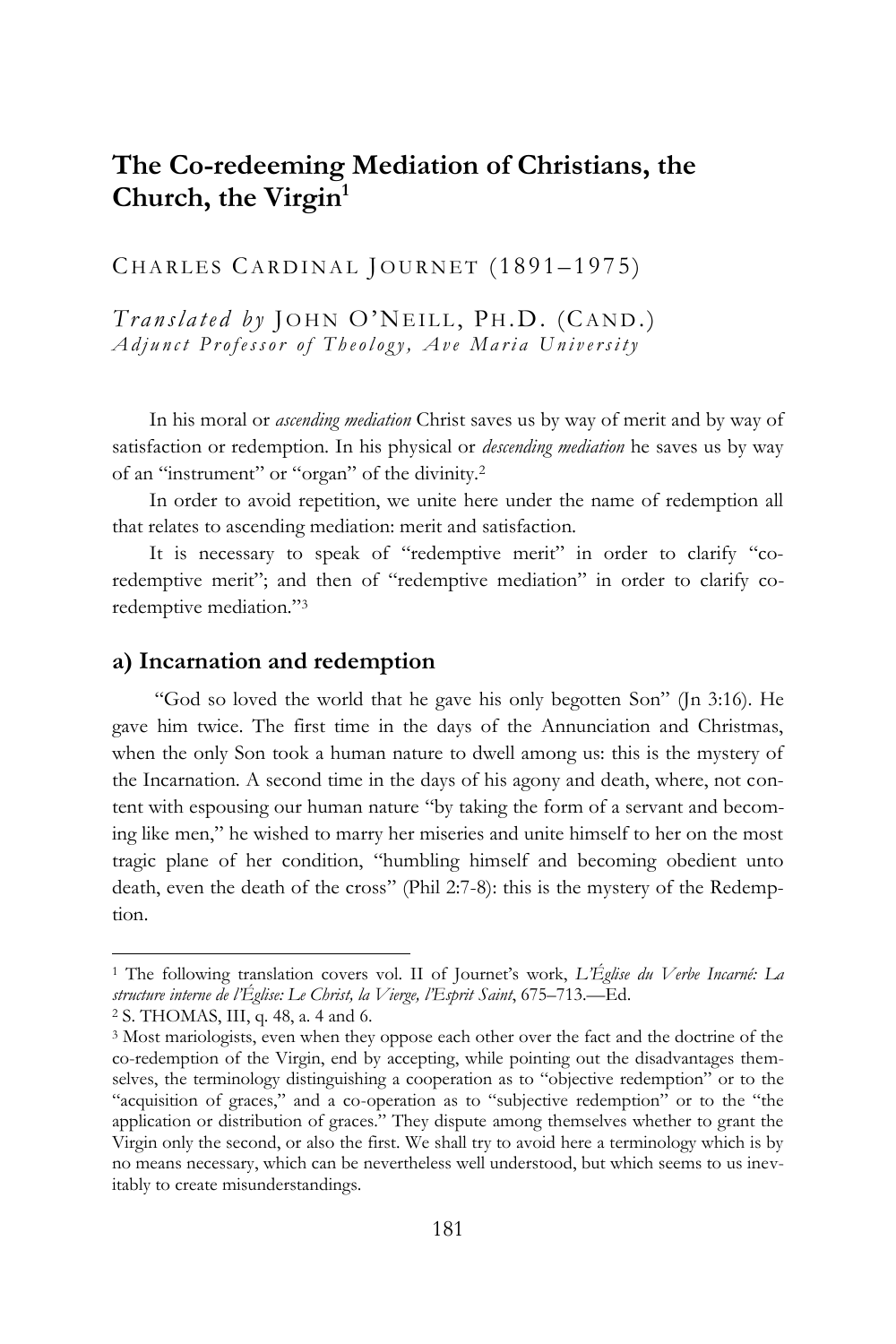### **b) Why the sufferings of the redemption?**

1. The sole descent of the Son of God into the flesh, and the inevitable sufferings of his first contact with men would have sufficed, so that he might already raise to God, in the name of sinful humanity and of the whole of creation, an offering whose meritorious and satisfactory value was properly infinite and capable of compensating, in rigor of justice and with superabundance, the infinity of the offense committed against God by sin.

Why, after the "humiliation" of the incarnation, was there still a "lowering" of Christ, a descent into the depths of human pain and distress? What is the most profound reason for this? Here we are before one of the most secret aspects of the redemption.

2. The answer is that human pain and distress will last as long as human history. They would not have appeared without sin; it triggered them. From now on they have become inevitable companions to us. They are the very stuff of our present condition. Jesus could momentarily take them away from us, heal the sick, and raise the dead. Did he come for that? No. His mission was not to abolish human tragedy, but to allow it to have free course and to sanctify it. But then he had to drink first from the chalice of suffering. Knowing what they would be for us, he wanted to take them into his body and heart, to be "a man of sorrows and knowing suffering" (Is 53:3). It is to all human nature that he can say: "It was not for laughter that I loved you, it was not by simulation that I served you; it was not from far away that I touched you." <sup>4</sup> The theological preoccupation of St. Thomas is indeed to show here that Christ wanted to carry all human suffering, grasping it in its most intense point and as in its most secret knot.<sup>5</sup>

But by thus assuming human suffering and distress, drawing them into the radiance of his created grace and of the hypostatic union, Christ enlightened them and made them redemptive. What they are in a supreme way in him, who is the only Son, they will become in a derivative way in us, of whom he wants to make children of adoption and his brothers. Thus, because of the supreme outpouring of redemptive grace on the world, human tragedy, in all those who "suffer with" Christ and "die with" Christ, can become co-redemptive with Christ, through Christ, and in Christ. Human suffering is enlightened by the suffering of Christ: if it

<sup>4</sup> Cf. *The Book of the Blessed Angela of Foligno*, Latin text, ed. Doncoeur, Paris, 1925, 133.

<sup>5</sup> "If we look at the kinds of suffering, Christ has suffered all human suffering," III, q. 46, a. 5. "The one and the other pain (that of the senses and that of the soul) were, in Christ, the highest sorrows of the present life." III, q. 46, a. 6.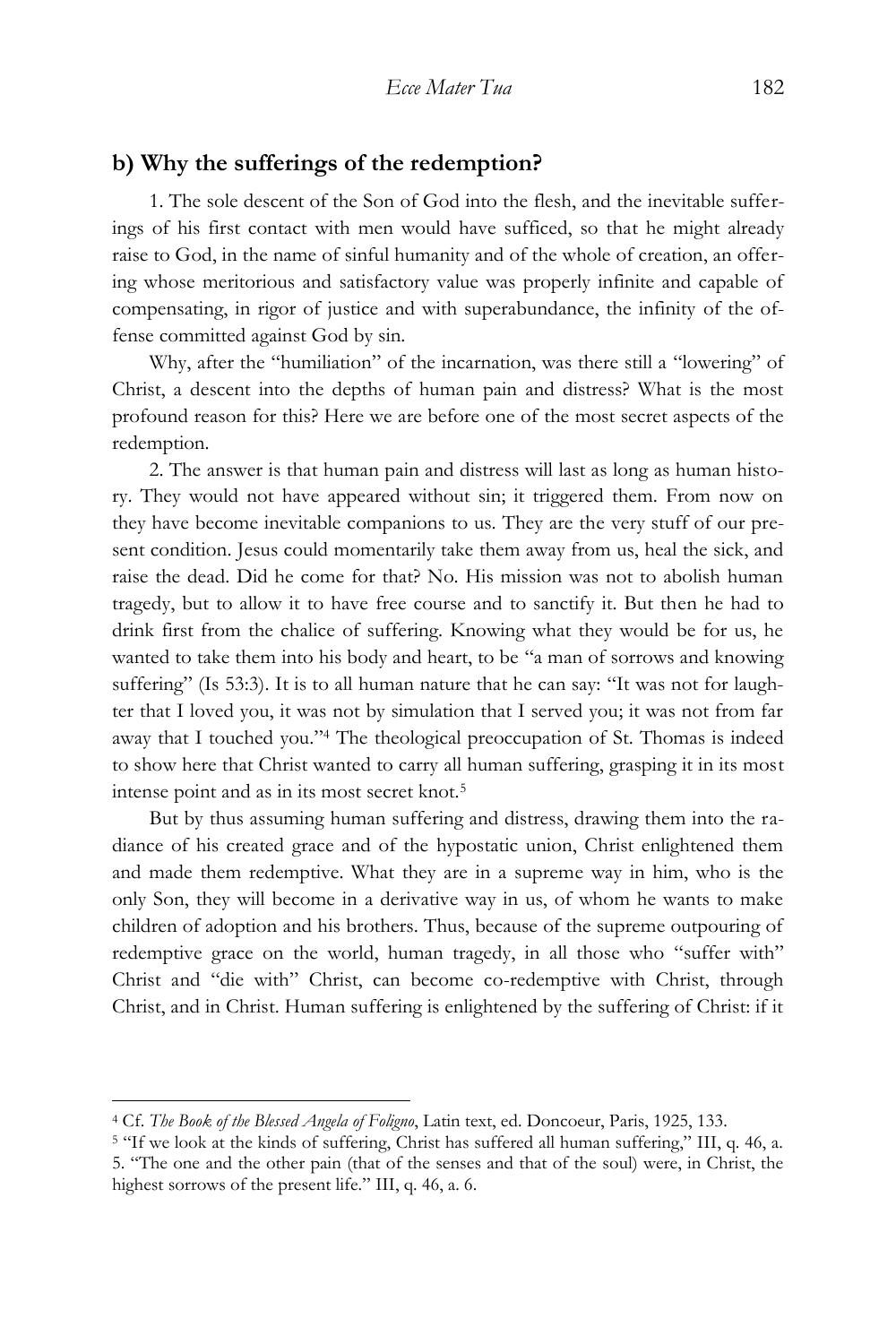is left to us, it is so that we may, in Christ, work for our own rehabilitation and that of others.<sup>6</sup>

3. To the question of a moment ago: why the excess of the humiliation of Christ? Why his descent into the thick of the bloody tragedy of mankind? We can now answer: it is so that all human suffering may be in him, through him, coredemptive. Jesus, who enters the water of baptism to sanctify it, enters into human suffering to restore it: in him, redemptive, and in us, co-redemptive.

# **c) A text of St Thomas**

Before explaining further what distinguishes the redemptive suffering of Christ from the co-redemptive suffering of Christians, we must transcribe here an important text of St. Thomas.

In his *Commentary* on the passage of St. Paul to the Colossians, 1:24: *Now I rejoice in my sufferings endured for you, and I complete in my flesh what is lacking in Christ's afflictions for the sake of His body which is the Church*, the holy Doctor specifies the relation of the merits and sufferings of Christ to the merits and sufferings of Christians. There are two ways, he says, of understanding this relation: one which is easy, and which is heterodox; the other, which is a profound mystery, and which is divine.

"A superficial reading might lead one to believe that the passion of Christ is insufficient to redeem us, and that the sufferings of the saints are added to it by way of complement. But *this sense is heretical*; for the blood of Christ is sufficient for redemption, it would suffice even for a host of worlds. *He is himself the propitiation for our sins, and not for ours only, but for those of the whole world*, it is said (1 Jn 2:2).

*The true sense* is that Christ and the Church are one mystical person, of whom Christ is the head, and whose body are all the just, each of the just being like a member of the head. Now God, in his predestination, has disposed the measure of the merits in which the total Church must reach, whether in the head or in the

<sup>6</sup> When St. Thomas, *III. Sent*., dist. 20, a. 1, q. 2, asks why satisfaction, that is to say the payment of a penalty, should be part of our rehabilitation, he answers among other reasons that "the man who is satisfied is more perfectly reintegrated." Indeed, if man had not fully *satisfied*, his glory after sin would not be so high as in the state of innocence: for there is more glory for man to purge the sin which he has committed, by a full satisfaction, than to be forgiven without satisfaction. Similarly, there is more glory for man to receive eternal life as a reward for his *merits* than to achieve it without merit. For what one deserves, one holds in a certain way of oneself; and when one is satisfied, one is, in a certain way, the author of his rehabilitation." *Let us not forget, when reading this text*, that St. Thomas, when he speaks here of the satisfaction and merit of man, thinks first and foremost of the satisfaction and merit of this man who is Christ Jesus: all of distinction 20 treats of the causes of the passion of Christ. It is in total dependence and in total subordination to Christ, that our satisfaction and our merit contribute to our rehabilitation. See above, 653-654, note 3.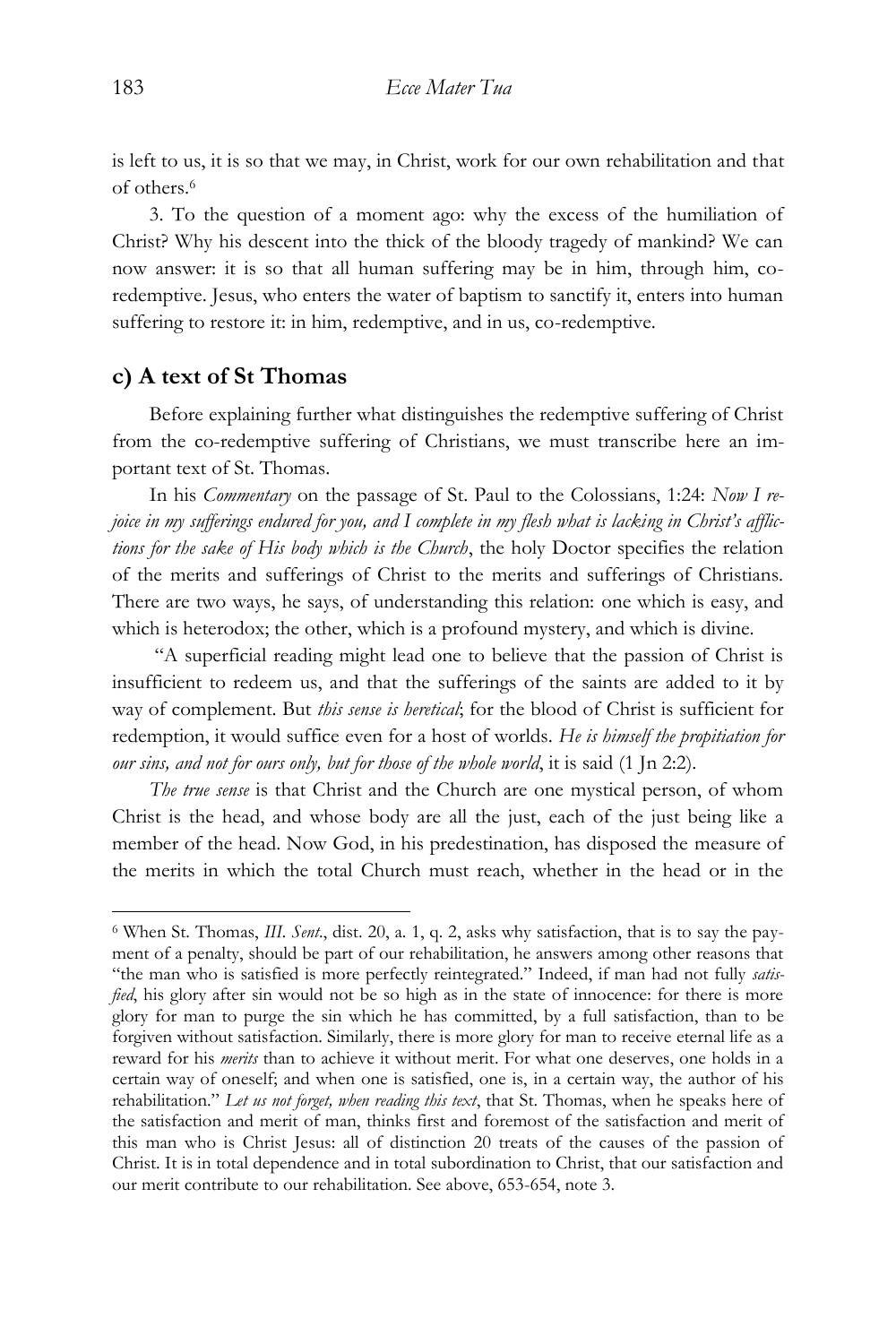limbs, just as he has predestined the number of the elect, and the purest of these merits are the sufferings of the holy martyrs. The merits of Christ, who is the head, are infinite; but each saint must merit according to his measure.

This is why the apostle says, *I complete what is lacking in the sufferings of Christ*, that is to say, in the sufferings of the whole Church, of which Christ is the head. *I complete*, that is to say: I add my manner. And that *in my flesh*, that is, in suffering myself. We can also read: I complete *what is lacking in my flesh* to the sufferings of Christ. But what is lacking? It is necessary that the Christ, who has suffered in his own body, suffer similarly in Paul his member, and in all the others. And this *for his body*, *which is the Church*, that it may be thus redeemed by Christ." 7

Thus, the merits of Christ arouse the merits of the Church, not by way of *addition*, but by way of *participation*; not by way of *juxtaposition*, but by way of *compenetration*: as the Being of God arouses the being of the universe.

# **d) The Redemptive Merit of Christ**

 $\overline{a}$ 

There is therefore a profound resemblance but also an insurmountable abyss between the redemptive suffering of Christ and the co-redemptive suffering of Christians.

The redemptive offering of Christ on the cross, in which all his life is summed up, is divine as to the offering and human as to the thing offered: it is divinehuman, or theandric.

Because, on the one hand, of the dignity of the One who offers, the meritorious and satisfactory value of this offering is, in strict terms, *infinite*: through it, creation gives God incomparably more glory than it can cause him insult. On the other hand, from the divine disposition which binds the destiny of men to that of Christ and of the "economy" by which Christ receives habitual grace, not only as a particular person but also as the head of the Church, the part of the human suffering which it assumes becomes, in him and in him alone, *redemptive*.

This means that this suffering is counted by God, not only for Christ, of whom we know that he must suffer to enter bodily into his glory (Lk 24:26), but also because of him, for all mankind. It is in consideration of the supplication of the passion of Christ that every grace is given to the world, from the day after the fall to the end of time; the supplication of the passion of Christ is the work to

<sup>7</sup> The Commentary to the Colossians is a faithful transcription of the lessons of St. Thomas, made by Reginald of Piperno. GRABMANN, *Thomas von Aquin*, Munich, 1935, 32.

It will be noticed that St. Thomas says here that the body of the Church is the righteous, *corpus omnes justi*. Not, however, in the condemned sense of Quesnel, see 1128 [in previous editions; In Vol. III of the present edition: conclusion of Excursion VI "On the Church without spot or wrinkle"].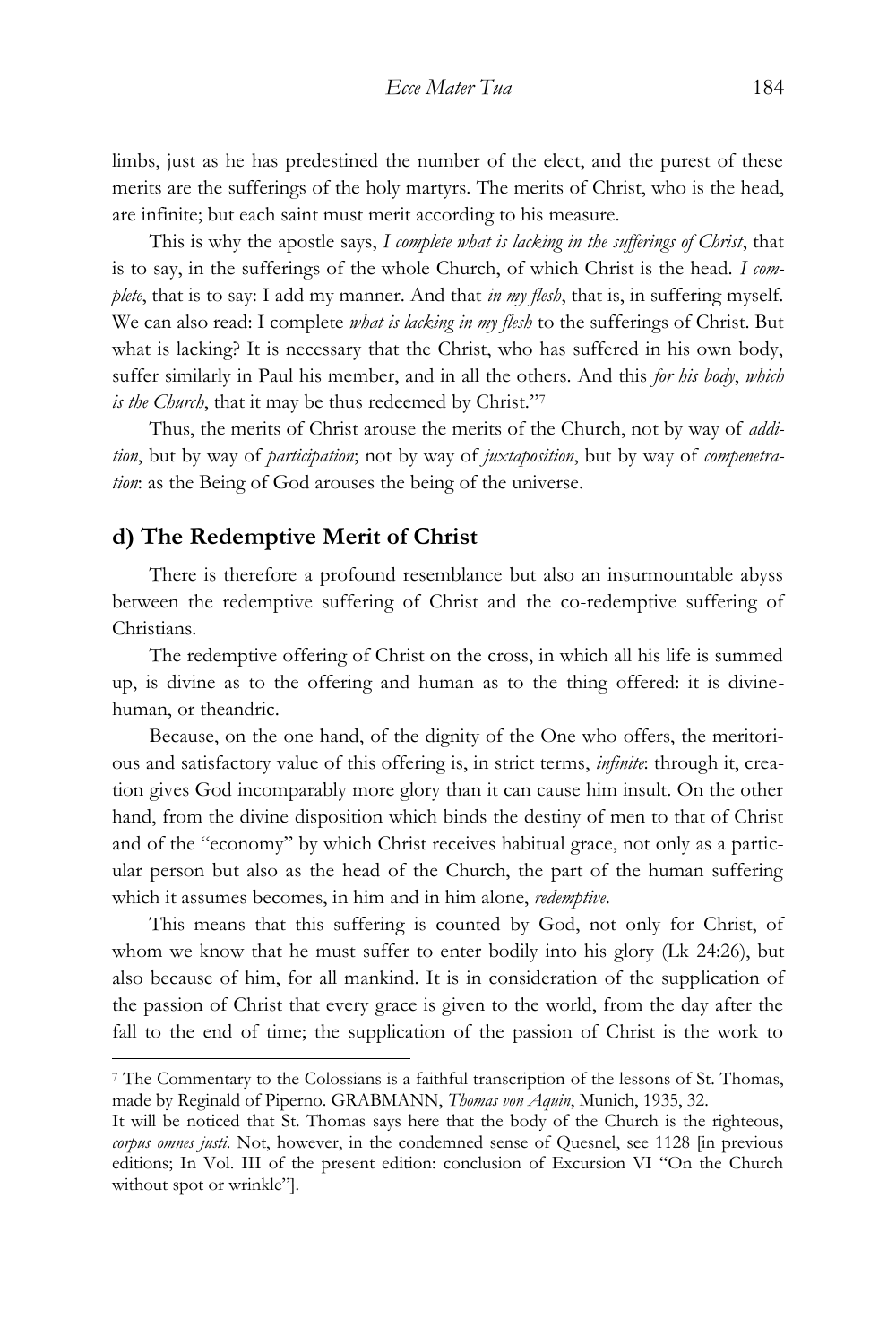which God decides to attach all the graces, to which he promises to grant in ransom, in compensation, all graces. If the relation of a work to its ransom, to its compensation, is called merit, and if merit is based on a true proportion of the work to its compensation is called merit by "right of justice" or merit *de condigno*, it must be said that the supplication of the passion of Christ is meritorious in justice, *de condigno*, of all the graces given to men: the justice in question being that which binds God by virtue of his own ordinance, of his own promise.

The value of *ransom*, of *buying back*, of the *redemption* of the passion of Christ, and therefore its *undeniable proportion to the salvation of the world* is often attested to in Scripture. It is in the beloved Son, says St. Paul, "that we have redemption through his blood, the forgiveness of sins" (Eph 7:7). "For there is one God, and there is one mediator of God and men, the man Christ Jesus, who gave himself as a ransom for all" (1 Tim 2:5-6). "Christ … entered the sanctuary once and for all by his own blood, having obtained eternal redemption" (Heb 9:12).

### **e) The coredemptive merit of Christians**

By the supplication of his death on the cross Christ merited "de condigno" for men the grace (ascending mediation) which flows from his heart and he communicates to them (descending physical mediation).

The habitual grace which passes from Christ to men is Christ-conforming, tending to make them similar to Christ as far as the insuperable distance permits which separates the only Son from all the sons of adoption, and Christ who is the head, from the Church, which is the body.

In Christ, grace resides primarily and *as a source*; in the Church, it is, for its appearance, its preservation, its growth, totally and perpetually *dependent* on Christ.

In Christ, grace, connoting the hypostatic union with the Word, confers on his actions, and especially upon the excess of the human sufferings which he assumes, a value of supplication which is theandric, infinite. And it obtains "de condigno," first for Christ, the glorification of his own passible body; then, for us, all the graces of salvation: "de condigno" means by "right of justice," but a justice which can only be proportional here, and which presupposes the free divine preacceptance of counting the sufferings of Christ, not only for himself but also for the whole world. This is the *merit of Christ*.

In the Church and Christians, Christ-conforming grace acts as a life-giving sap, an intrinsic power of sanctification and illumination, empowering them to live and die with Christ and in Christ, and conferring to their activity thus transformed, this value of supplication and demand which theology calls merits. It is now a merit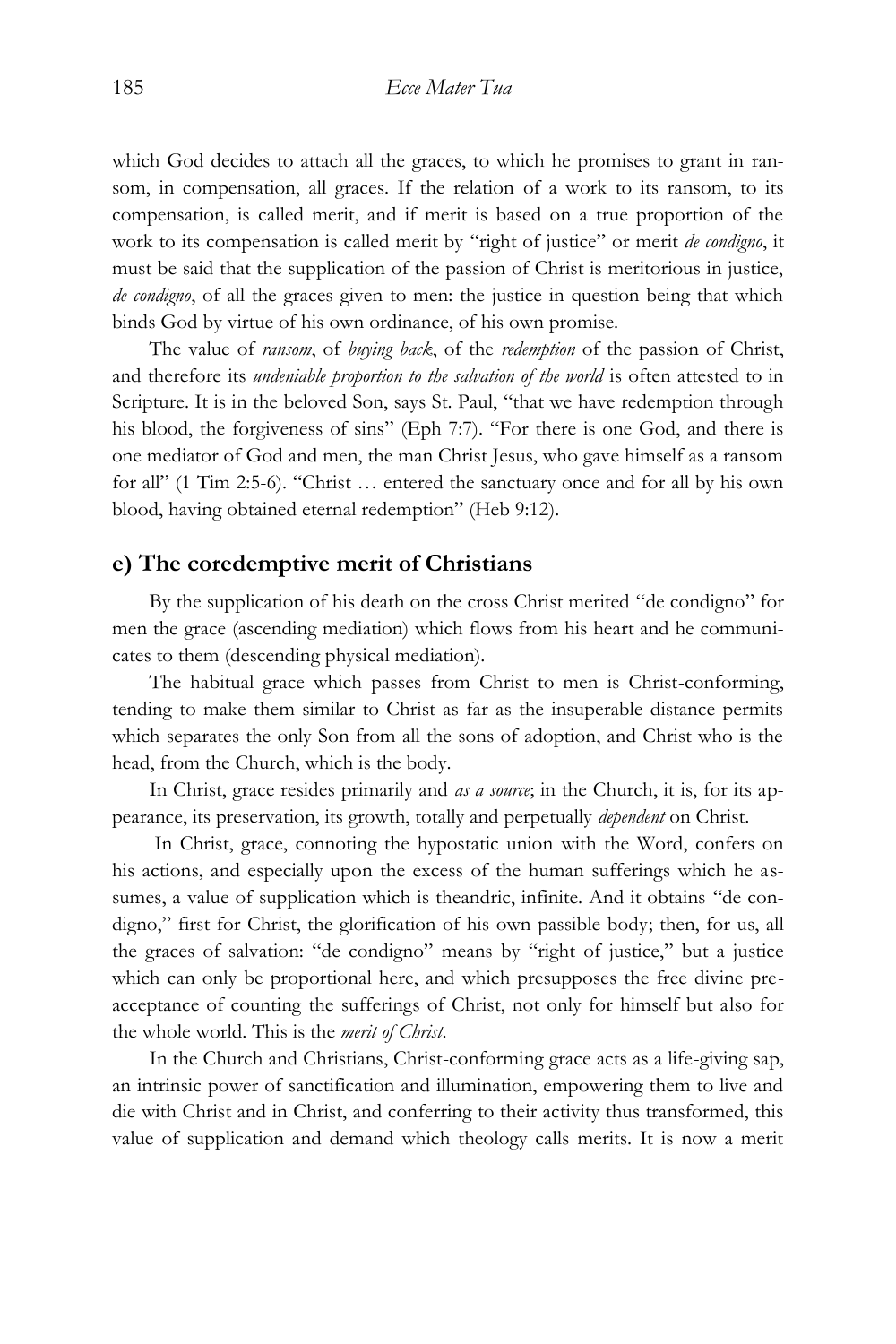dependent on that of Christ, a *co-merit in Christ*. It can take two forms, to which the notion of merit is proper, but in an unequal, proportional, analogical way.

Indeed, on the one hand, grace proportions the present life of the Christian to the life of heaven. Here, but this time in the Christian, the *merit of condignity*, "*de condigno*." Let us avoid speaking here, as certain theologians are imprudently doing, "of strict justice"; let us speak rather of "a certain justice," or  $-$  this is the exact word  $$ of "condignity." This merit counts only for the person who carries it, as the oil of the virgins of the Gospel. It is founded in justice, namely, in that justice which is only proportional, by which God binds himself, and which presupposes the divine pre-acceptance to glorify in Christ the man who suffers and dies in Christ: "We are heirs with Christ, if we suffer with him, in order to be glorified with him" (Rom 8:17). It is this merit of which every Christian, knowing that he is a "useless servant" (Lk 17:10), must have concern for himself and which is spoken of in the beatitudes: "Blessed are you when they curse you … Rejoice and be glad, for your reward is great in heaven" (Mt 5:11-12).

On the other hand, the Christian in a state of grace can intercede for others in a very pressing way. His prayer, not merely because he prays, but because he is in a state of grace and in divine friendship, has a right to be heard: at least insofar as it is proper for God to do, when she is holy, the will of his friends. Without doubt it is no longer a "right of justice"; it is a "right of friendship." This is the *merit of convenience*, "*de congruo*." <sup>8</sup> It is of this, above all, that it is a question, when Jesus asks his friends to pray that the Father's name may be glorified, his kingdom come, his will be done (Mt 6:9), begging the Lord of the harvest to send laborers to his harvest (Mt 9:38); or when St. Paul writes to the Colossians: "I now rejoice in my sufferings for you, and I complete in my flesh what is lacking in Christ's affliction for the sake of his body, which is the Church" (Col 1:24).

Thus the intercession and mediation of Christians in a state of grace who pray for the salvation of the world derives its value, not from the simple prayer, as a

<sup>8</sup> S. THOMAS distinguishes between merit of condignity and merit of congruity when he asks whether a man can deserve for another the first grace, that is to say, the grace of justification, of conversion: "It is the question of the *merit of condignity* that Christ alone, but no other, may deserve for others the first grace. Each one of us, in fact, is moved by God by the gift of grace in order to arrive at eternal life himself, and that is why the merit of condignity does not extend beyond this motion. But the soul of Christ is moved by God through grace not only to make Himself the glory of eternal life, but also to lead others there as the Head of the Church and the author of the salvation of men, having according to Hebrews 2:10 to lead to glory a great number of sons. It is a question of the merit of congruity that a man may deserve for another the first grace; for, inasmuch as man in a state of grace fulfills the will of God, it is fitting according to the proportion of friendship that God fulfill the will of this man to save another: although, on the side of this one, obstacles can arise." I-II q. 114, a. 6.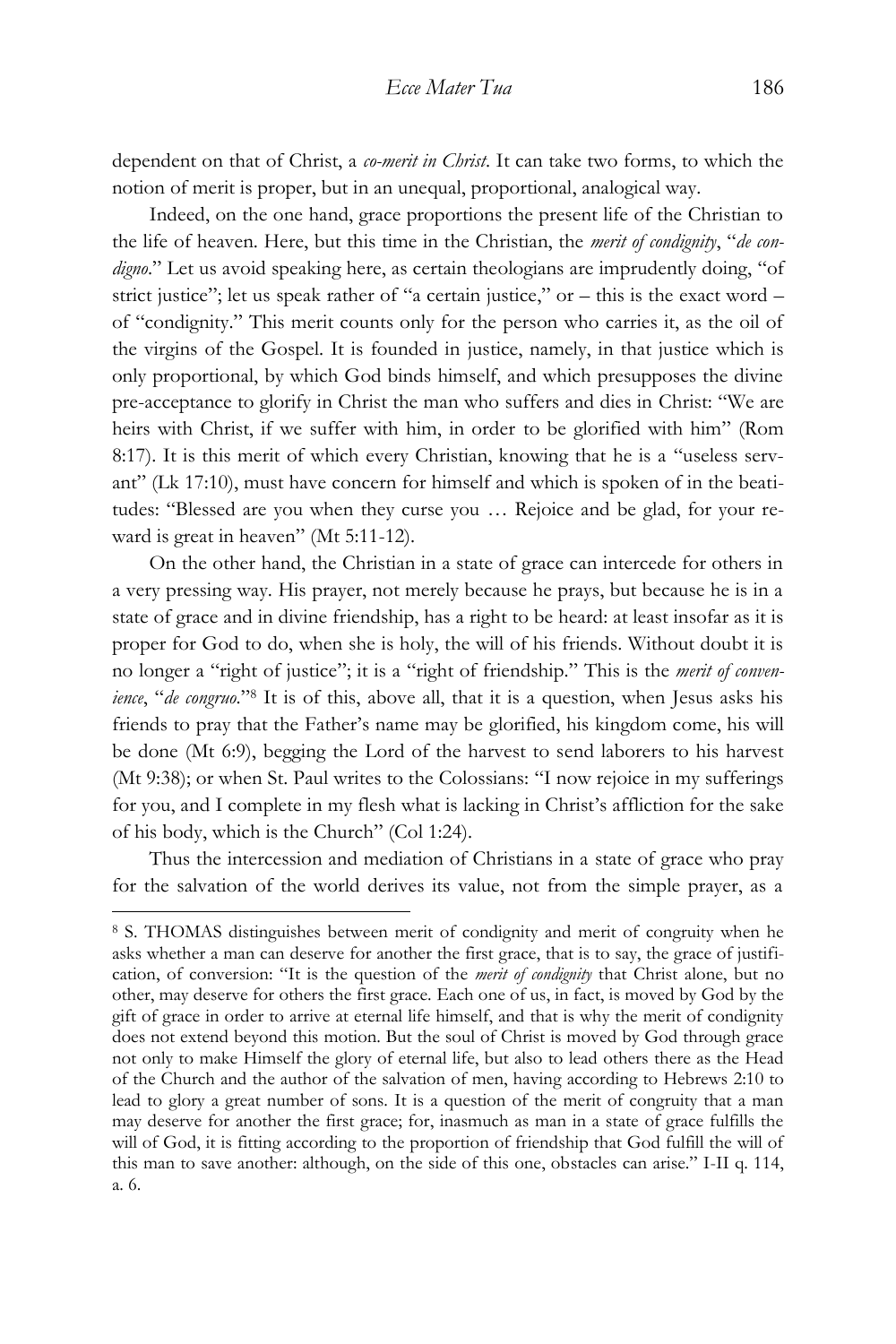man who is still a sinner can do, $9$  but from the quality of this prayer when she ascends with a heart more or less deeply united to Christ: "Verily, verily I say unto you, whatever you ask of the Father, he shall give it unto you in my name; so far you have asked for nothing in my name" (Jn 16:23-24).

### **f) Redemptive mediation and co-redemptive mediation**

It is now easy to compare the redemptive mediation of Christ with the coredemptive mediation of the Christians and the Church.

Only the mediation of Christ is *redemptive*. This means that it is first, that it alone is theandric, it alone is infinite in rigorous terms, it alone is meritorious in justice, "de condigno," of the salvation of all men: "For there is one God, and there is one mediator of God and men, the man Christ Jesus, who gave himself as a ransom for all" (1 Tim 2:5-6). "Christ alone," says St. Thomas, "is a perfect mediator between God and men, because he has reconciled through his death, the human race with God. Thus, the apostle, speaking of the unique mediation of Christ, adds that he has given himself as a ransom for all."<sup>10</sup>

The mediation of Christians and of the Church can only be *co-redemptive*. This means that it is entirely suspended from that of Christ, that it derives its full value from it, that it is meritorious to the salvation of another "de congruo," by virtue of the proprieties of friendship, which bear God to hear those who, in Christ, ask in the name of Christ.

Christ, who merited in condignity the conversion of Augustine, helped Monica to co-merit this same conversion by the power of her tears. He merited in condignity that the reign of God should come upon the earth; he helps us, when we say the *Our Father* with love, to co-merit the coming of this reign. The redemptive mediation of Christ precedes, arouses, supports the co-redemptive mediation of Christians, the Church, and the Virgin.

# **g) Co-redemptive mediation is a mediation of supposit and an immediacy of virtue**

It is important, from now on, to fully clarify the relationship between the redemptive mediation of Christ and the co-redemptive mediation of Christians, the Church, and the Virgin. The difficulties experienced by the Protestants, for example, in admitting a mediation other than that of Christ, are partly due to their mis-

<sup>9</sup> Prayer as such is an appeal to divine omnipotence; when it emanates from a heart which has not yet left sin, it can have no other value.

 $10$  III, q. 26, s. 1.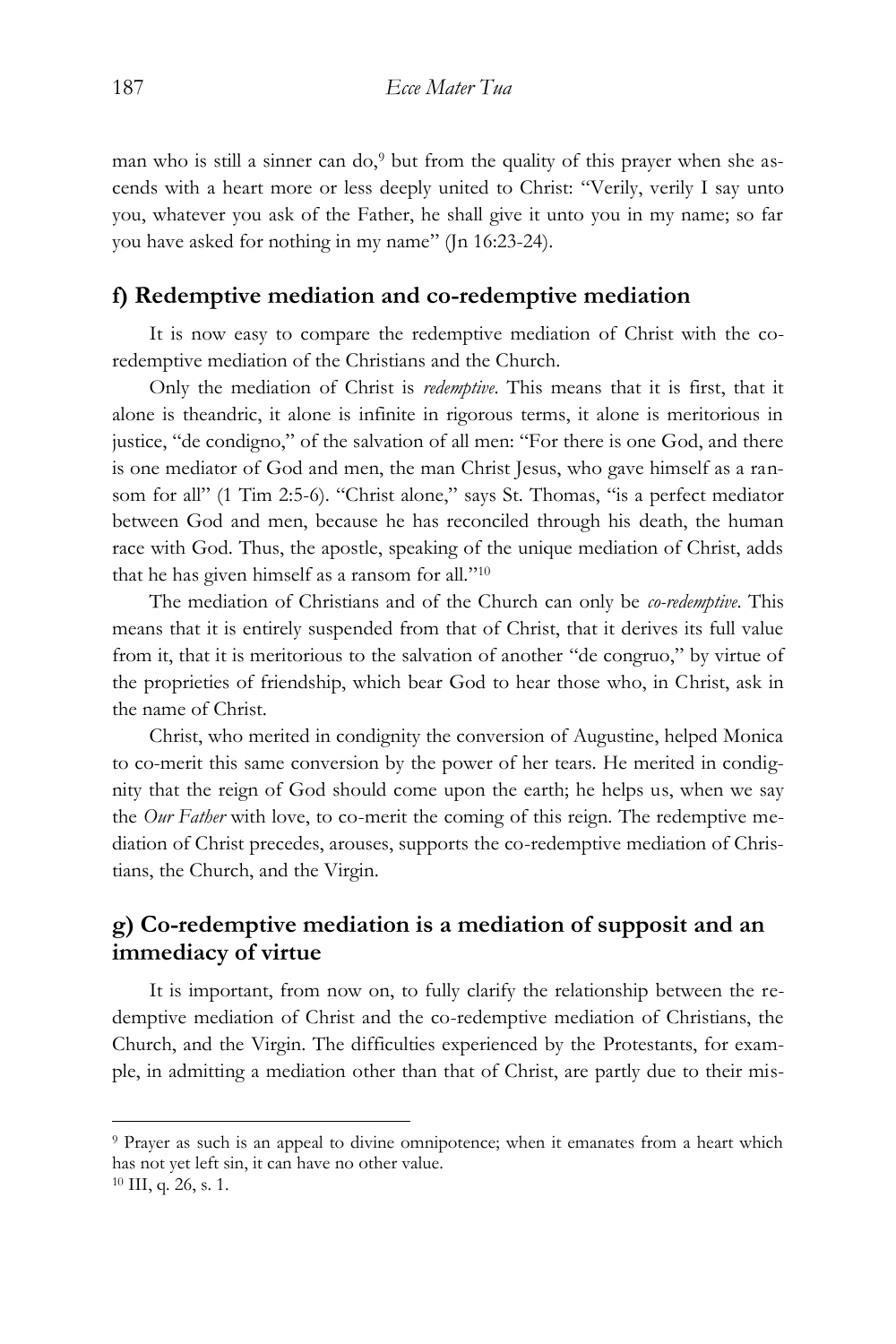understanding of the nature of the mediation of intercession. They think: *addition* and *juxtaposition*, where one should think: *subordination*, *participation* and *compenetration*.

The mediation of intercession is a mediation of the moral order, but it is clarified by a distinction made by the ancients about mediation in

the metaphysical order and in the physical order. The moon is carried by the earth, which is carried by the sun. Between the moon and the sun, the earth is a reality, a *supposit* interposed. It does indeed bear the moon, but without lightening the sun, which carries totally, by its virtue of attraction, both the earth and the moon. This is what is expressed by saying that between the sun and the moon there is *mediation of supposit*, but *immediacy of virtue*. 11

Let us transpose this distinction into the order of intercessory prayer. The conversion of Augustine is suspended from the prayers of Monica, herself suspended from the prayer of Christ on the cross. Let it not be said that Monica carries nothing. Let it not be said that what Monica carries Christ does not have to bear.

*Redemptive mediation is that which always carries all*, *totally*, *by the immediacy of virtue*: it carries certain things *by* supposits interposed, and others, without supposits interposed. *Co-redemptive mediation is that which intervenes in supposit*, *without breaking the immediacy of redemptive virtue*: it carries very heavy burdens, but insofar as it is itself totally carried by the unique mediation of redemption.

### **h) Individual Co-Redemptive Mediation of Christians**

If Christ, who is the head, is *redeemer*, and there is a symbiosis between the head and the body, it must be said that the Church is *co-redemptive*. Consequently, insofar as a man becomes a member of Christ and of the Church, he is called to be a coredeemer.

Perhaps it does not belong except *by desire* to Christ and to the Church in complete act. Yet, especially if this desire is intense, we will see the prayer of intercession forming spontaneously in his heart. Thus, before Christ, the mediation of Abraham for Sodom and Gomorrah in Genesis (18:23-33) is not only a solemn prefiguration, but already an anticipated participation in the redemptive mediation of Christ; it has not saved the sinful cities, and Jerusalem in the days of Titus and Vespasian will not be saved, but it will have been able to obtain at the last moment the salvation of souls, victims of these sinful cities. After Christ, belonging to Christ and the Church by desire alone, it continues to have similar effects: we will

<sup>11</sup> One may think, with CLEMENT OF ALEXANDRIA, of the iron ring which attracts insofar as it is itself attracted by the magnet. *Strom*., VII, 2; *PG* 11, 413.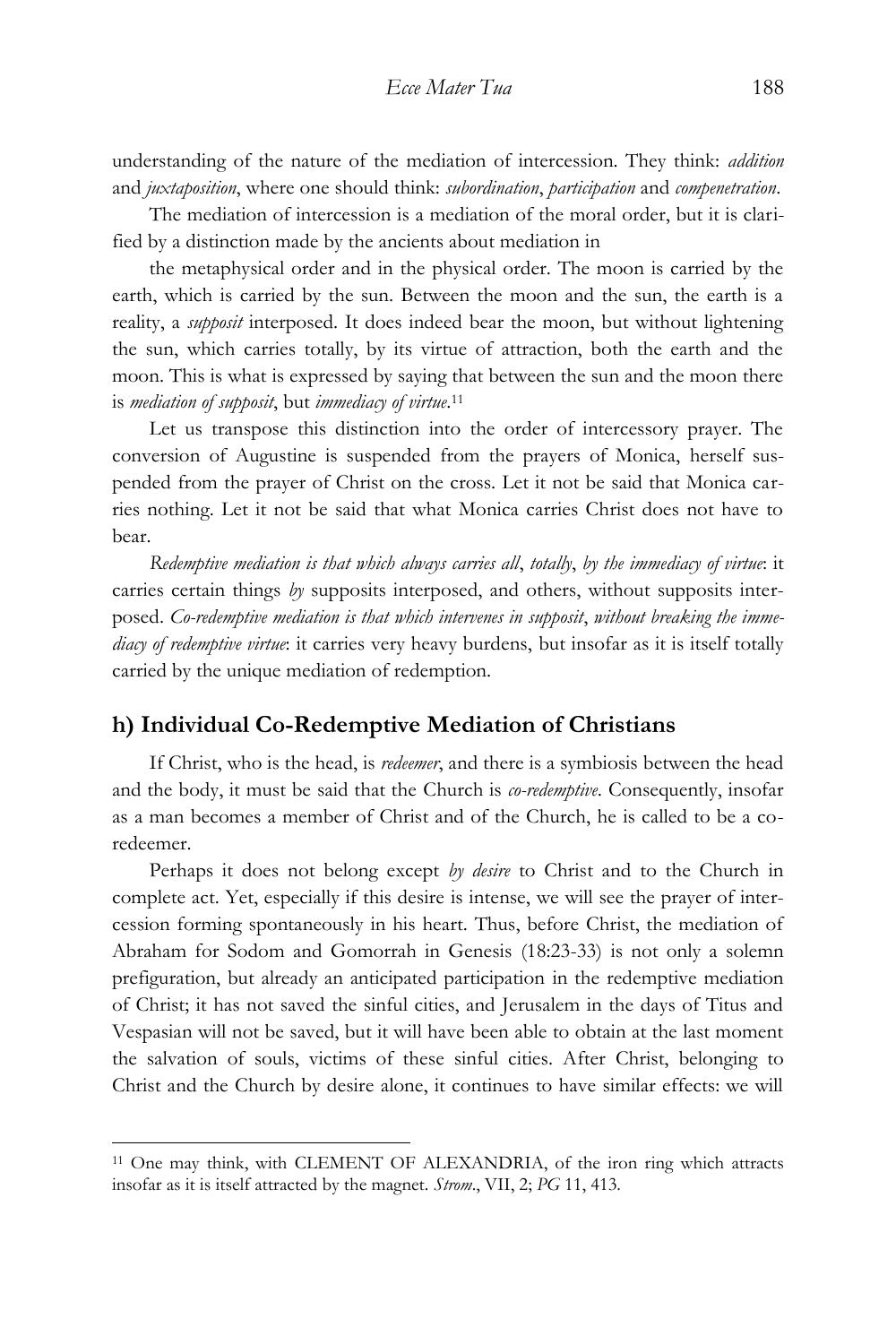see, for example, the *hassidim* rediscover, in the eighteenth century, the value of the prayer of intercession of the just.<sup>12</sup>

For those who belong *effectively and corporeally* to the Church in its complete act, in which grace is fully Christian, *i.e.* sacramental and oriented, they are, of this very fact, called in an immediate manner to intercede for others. They can, without doubt, miss their vocation, live in mediocrity, pass alternatively from sin to grace, and end up simply being "saved because of the prayer of others" – or perhaps, alas! of the damned. But, insofar as they are faithful to their vocation, they are asked to intercede at every Mass, and even at each *Our Father*, for the salvation of the world. Their task is not simply to be *members saved* by Christ, but to be in Christ, with Christ, through Christ, *co-redemptive members* of the rest of men. St. Paul never ceases to pray to God for his disciples, asking that they be filled with knowledge of the divine will in all wisdom and spiritual understanding (Col 1:9); he even goes so far as to wish to be anathema and separated from Christ for the salvation of his own (Rom 1:3). The saints are those who, in Jesus, give their lives for the salvation of the world.<sup>13</sup>

<sup>12</sup> "Master of the World," said R. Abraham Joshua Heschel of Apta on his deathbed, "you know that I have no merit or good for which you can bring me into paradise after my death, among the just. You must therefore place me in hell among the wicked. You know, Master of the World, that I have hated, with extreme hatred, all those who transgress your will; how could I then dwell with them? This is why I implore thee to bring out of hell all the wicked out of the children of Israel, that I may be brought therein" P. J. DE MENASCE, *Quand Israël aime Dieu*, 1931, 163. The author adds a little further on, 175: "It cannot be denied that with this profound understanding of prayer and the role of the saints as mediators between men and God there really is something new in Judaism … The innovation is in practice, in this strange phenomenon that is the Hasidic movement, where we see the masses accepting a notion that may seem simple to us and of good sense, which was not so, and which continues not to be, for those who, for many centuries, have lost the meaning … of intercession."

<sup>&</sup>lt;sup>13</sup> "The desire to bear all pain and fatigue until death for the salvation of souls is very pleasing to me. The more one bears, the more she shows that she loves me; the more one loves me, the more sweetness one knows; and the more one knows, the more intolerable is the pain and sorrow of seeing me offended. You asked me to place on you and punish you for the sins of others; and you did not know that it was asking for love, light, knowledge of truth. For I have told you, the greater is the love, the greater the pain and sorrow." Saint CATHERINE OF SIENA, *Libro della divina dottrina*, Bari, 1912, 11; trans. Hurtaud, t. I, 18. "I saw by an inner certainty the demons triumph over those poor souls whom they wrested from the domain of Jesus Christ, our divine Master and sovereign Lord, who had redeemed them by his precious Blood. On these views and certitudes, I entered into jealousy, I could not take it any longer, I embraced all these poor souls, held them in my bosom, presented them to the eternal Father, telling him that it was time for him to do justice in favor of my Bridegroom, that he knew very well that he had promised him all nations for an inheritance…" MARY OF THE INCARNATION, ursuline, *Écrits spirituels- et historiques*, Paris, 1930, t. II, 310. Cf. the encyclical *Mystici corporis*, *A. A. S*., 1943, 213 and 221; See above, 558.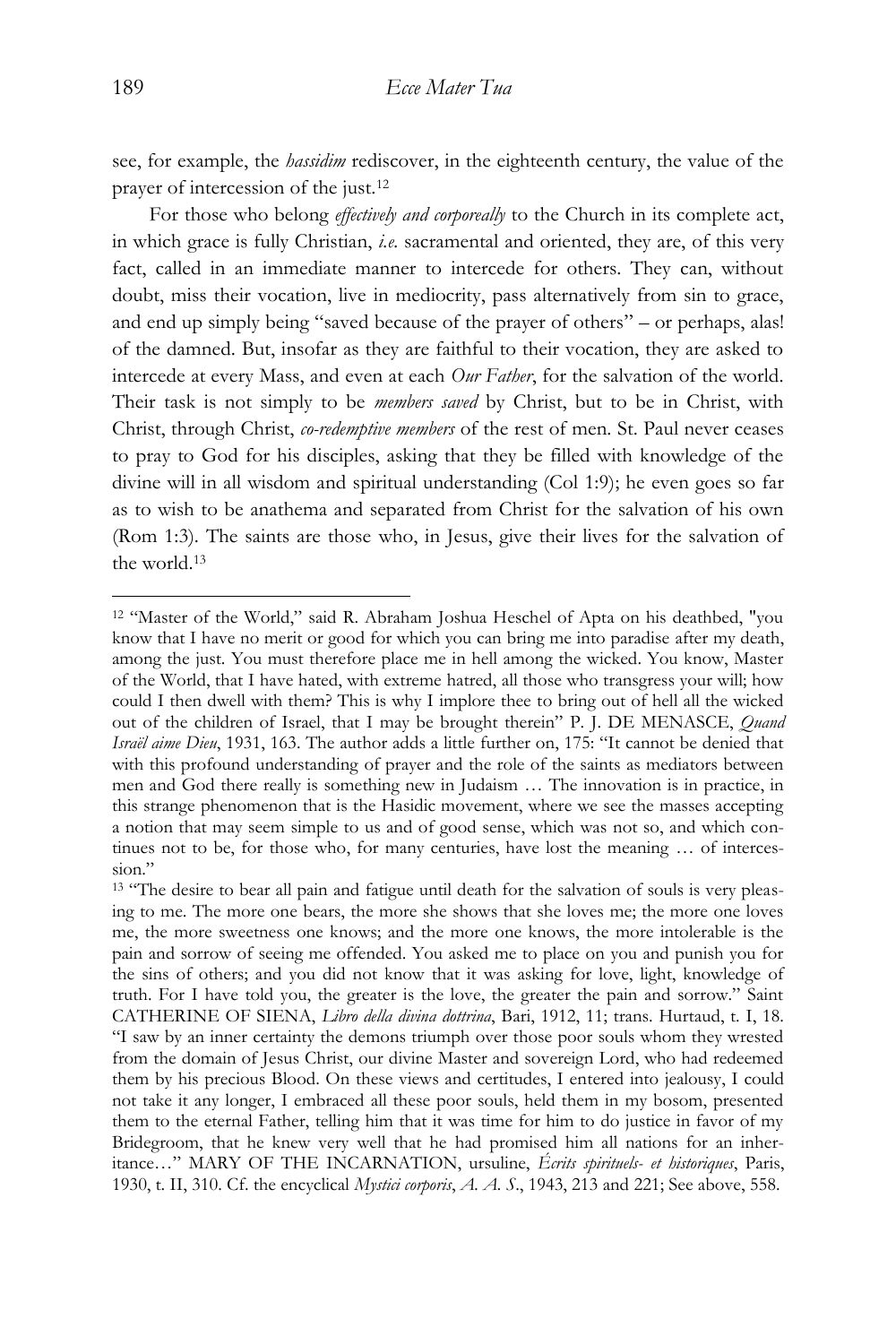# **i) Collective co-redemptive mediation of the Church**

1. Of the individual co-redemptive mediation of the Christian, it must be said: (1) that it is measured by the intensity of its own fervor; (2) that it is deployed around it by concentric circles, according to what St. Thomas calls "the order of charity," <sup>14</sup> which grades and hierarchizes the obligations of each: it is first for Augustine that Monica must pray and cry; (3) finally, that it does not extend far beyond the generations of which it is contemporary, so that, as Cajetan did when he wanted to prove that the Pope did not to designate his successor,<sup>15</sup> he recalled the word of the Lord: "Do not be worried about tomorrow, for tomorrow will be anxious for itself: let the day's own trouble be sufficient for the day" (Mt 6:34).<sup>16</sup>

2. The collective co-redemptive mediation of the Church is also measured by its fervor, which can be relaxed or intensified according to time and place. But still, the fervor of the Church is greater than that of each of its members; it is made of an impetus which comes from Pentecost and which brings her to the encounter of the Parousia: the more delicate the piety of her children, the more so they experience the power of that impulse which raises and carries them, and the more they know the value of the prayer of intercession of the Church, the Bride of Christ.

The primary and immediate end of the Church's prayer is the gradual and ever closer attachment of the universe to Christ. She implores by the *Our Father* the continual coming of the reign of God. The primary intention of each Mass is that of the Cross, namely the sanctification and expansion of the Church, the body of Christ, and by that, for it is the same thing, the salvation of the world.<sup>17</sup>

But the present Church does not exist *tota simul*. She endures in time. From then on, it is at every hour of her existence that she bears before God the burden of humanity which is contemporary with her. At least for one part: for if God sends some workers to his harvest of himself (immediacy of supposit), and if he sends other workers again when we pray to him, Mt 9:37-38 (mediation of supposit); if it is true, more generally, that he saves men, either by first gifts which precede all their thoughts (immediacy of supposit), or, on the contrary, by raising and offering up their prayers (mediation of supposit), we must say that a great part of the graces of conversion given to the world at each period of its duration are the effect of the intercession of the Church at the same time (mediation of supposit).

<sup>14</sup> II-II, q. 26.

<sup>15</sup> *Apologia de comparata auctoritate papae and concilii*, chap. XIII, n. 740.

<sup>&</sup>lt;sup>16</sup> It is necessary to reserve, however, the case of exceptional vocations, as we have done above, 570, note 552.

<sup>&</sup>lt;sup>17</sup> "The canon of the Mass testifies, if examined, that even Masses celebrated with particular intentions are nevertheless always celebrated explicitly *for the living and the dead*." CAJETAN, *De missae celebratione*, *Opuscules*, t. II, treatise III, chap. II.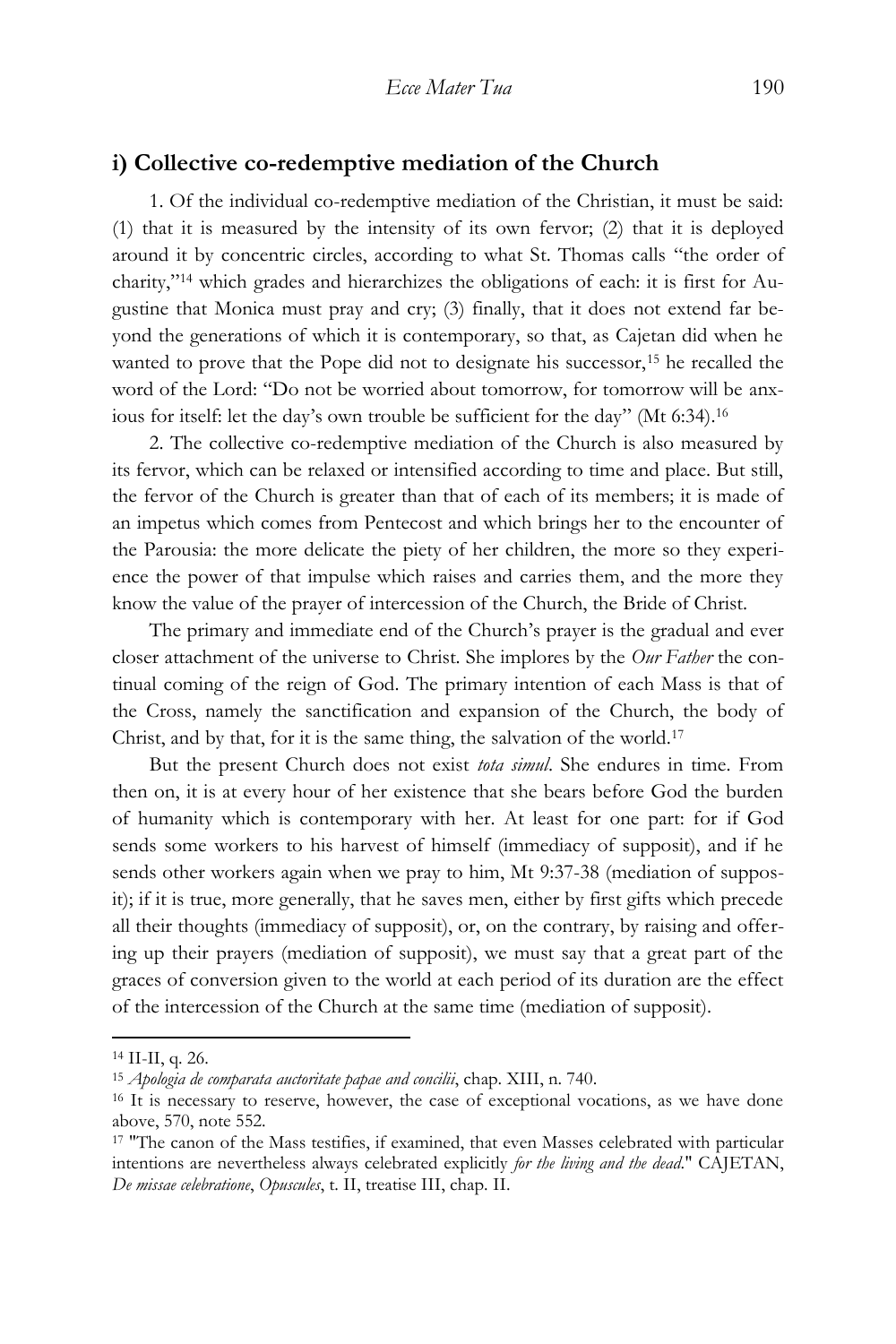It must even be added that the Church, at every period of her duration, answers before God of the corresponding duration of purgatory, insofar as she can contribute to alleviate the exile by her mediation (of supposit).

3. If we now consider the Church, no longer at any time in her life, but in all her duration, from Pentecost to the Parousia, can we say that her co-redemptive mediation, extending to all men during all time, is *universal*? Yes, but on the condition that such a universality is only *relative*; for the co-redemptive mediation of which we are speaking: (1) is fully valid only for the age when the Church is fully formed, that is, for the age which, according to the apostles, is the last or eschatological age of the world, and which begins at Pentecost; (2) it obtains only a part, doubtless important, but not all, of the graces given to men.

### **j) First and universal co-redemptive mediation of the Virgin**

Unlike the collective co-redemptive mediation of the Church, the personal coredemptive mediation of the Virgin is universal absolutely: (1) it extends to all men of all times; (2) it obtains for them (mediation of supposit) all the graces which derive from the redemption of Christ (immediateness of virtue); (3) it is therefore anterior and enveloping in relation to the co-redemptive mediation of the Church. The mediation of the Virgin is, therefore, the point towards which the mediation of the Church tends without ever joining it, as the curve tends towards its asymptote. It is in the Virgin alone that the Church can become mediatrix (of a co-redemptive mediation) of all graces, *mediatrix omnium gratiarum*.

1. One recalls how Marian theology proceeded to establish that Mary was conceived without original sin.<sup>18</sup> To be the worthy mother of God the Redeemer, she was to receive, this is inscribed in the exigencies of so high a notion, all the purity compatible with the fact of her redemption by the cross of Christ. The difficulty was to know whether to exempt the Virgin from original sin was not at the same time to save her from the redemption of Christ. As soon as the notion of "preventive redemption" emerges, the difficulty collapses, and the triumph of the doctrine of the Immaculate Conception of the Virgin will be assured.

A similar approach will enlighten the doctrine of the co-redemption of the Virgin. To be the worthy mother of a redeeming God of the whole world, Mary, this is required by such a notion, must be associated with the act of redemption of the world, as intensely, as completely as her condition allows as the first redeemed by the cross of Christ. But can she be co-redemptrix of the whole world, can she be a first and universal co-redemptix, being herself redeemed? That is the whole question.

<sup>18</sup> See above 674, note 28.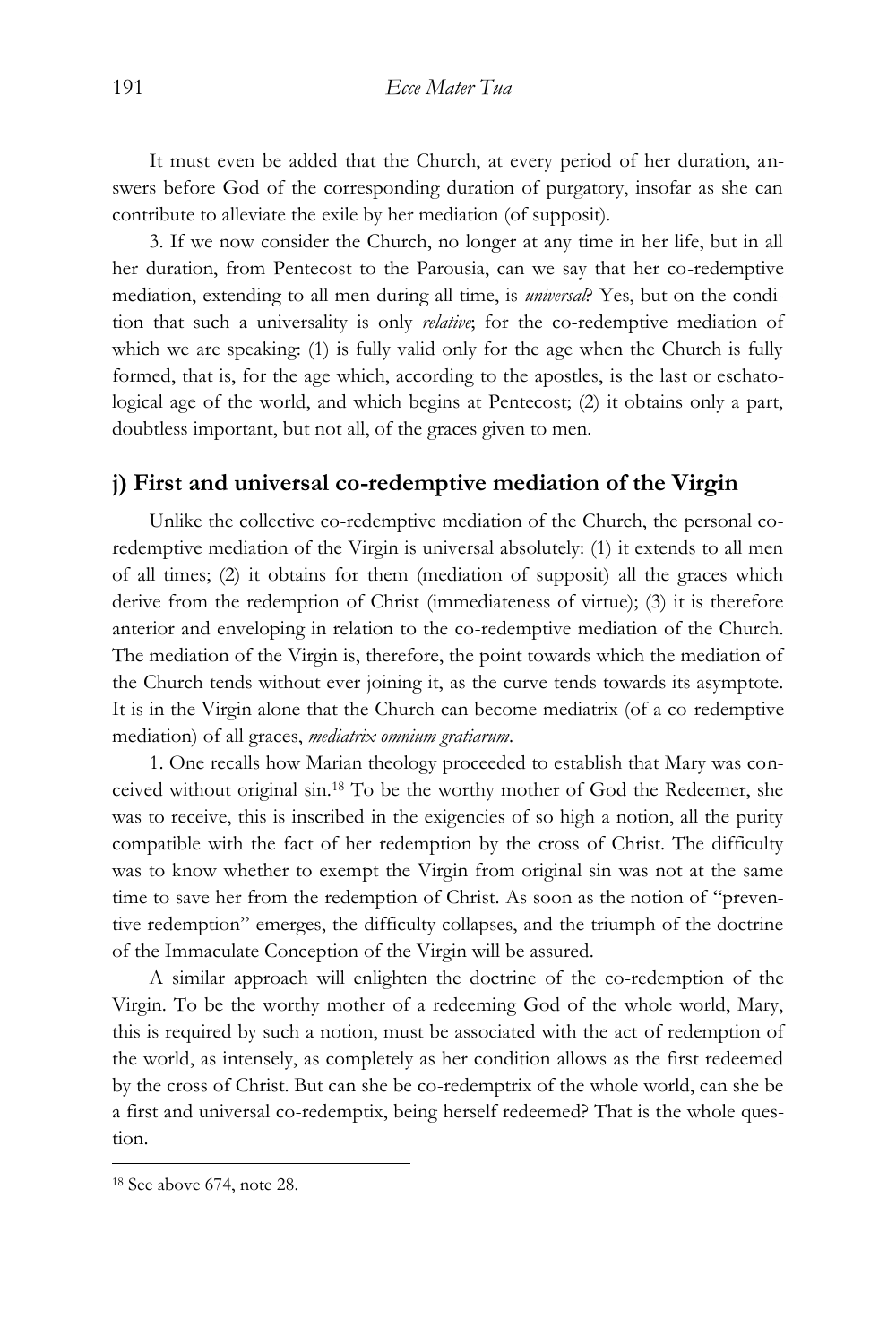2. The answer depends on two notions: the common notion of co-redemption; the particular notion of first redeemed and first co-redemptrix.

*a)* We have defined the common notion of co-redemption. Every co-redeemer must first be redeemed; and the more the grace which redeems her is intense in her, the more co-redemptive she becomes. Christ directly ransomed Monica and Augustine; but he causes Monica to join her finite sufferings with his infinite sufferings, a finite charity to his infinite charity, so that it is directly due to the sufferings of Christ that Augustine is redeemed (immediacy of virtue), and directly due to the sufferings of Monica that Augustine is co-redeemed (Monica directly bears Augustine, but as a supposit born in turn by Christ). The conversion of Augustine is entirely merited, first and in condignity, by Christ, and wholly co-merited in the second place and in convenience by Monica. Co-redemption is to redemption, comerit is to merit, as participation is to the Source – taking from it without bringing anything to it – as the being of the universe is to the Being of God: after creation, say theologians, there is not, intensively, more being (*non est plus esse*) there are only many participants in being (*sunt plura entia*). Wanting to suppress our co-merit in Christ for fear of doing harm to the merit of Christ, our co-redemption in Christ for fear of doing harm to the redemption of Christ, *this is not to honor*; *it is on the contrary to blaspheme the merit of Christ and the redemption of Christ*. And to demand, "what do co-merit and co-redemption in Christ matter, when the merit and redemption of Christ suffice," is ultimately to ask what does the being of the universe matter, when the being of God suffices.

*b)* If Mary were redeemed in the common way, like St. John, St. Monica, the rest of men, she would be co-redemptrix in the manner of St. John, St. Monica, and the rest of men. But precisely – this is the dogma of her "preventive redemption" and her Immaculate Conception – Mary is redeemed in an absolutely unique way, superior to all the rest of men, she is the first of the redeemed: in the order of the intensity of grace, for in the order of the succession of time Adam is the first of the redeemed. She is therefore co-redemptrix in an absolutely unique way, superior to all the rest of men, she is, in the order of the intensity of grace, the first coredemptrix. Jesus redeems her on the cross so that, once redeemed by him alone, she is co-redemptrix with him of all that he is the redeemer, that is to say, of all the rest of the human race. The privilege of her Immaculate Conception, the fullness and growth of her charity, the successive favors with which she had been filled, and which had been conceded to her by anticipation and because of the future Passion of Christ, all these graces were destined, when the Cross would be erected, to be united to the infinite Passion of Christ, directly redemptive of the Virgin herself and of all other men, by the act of unspeakable Compassion, exceeding in intensity,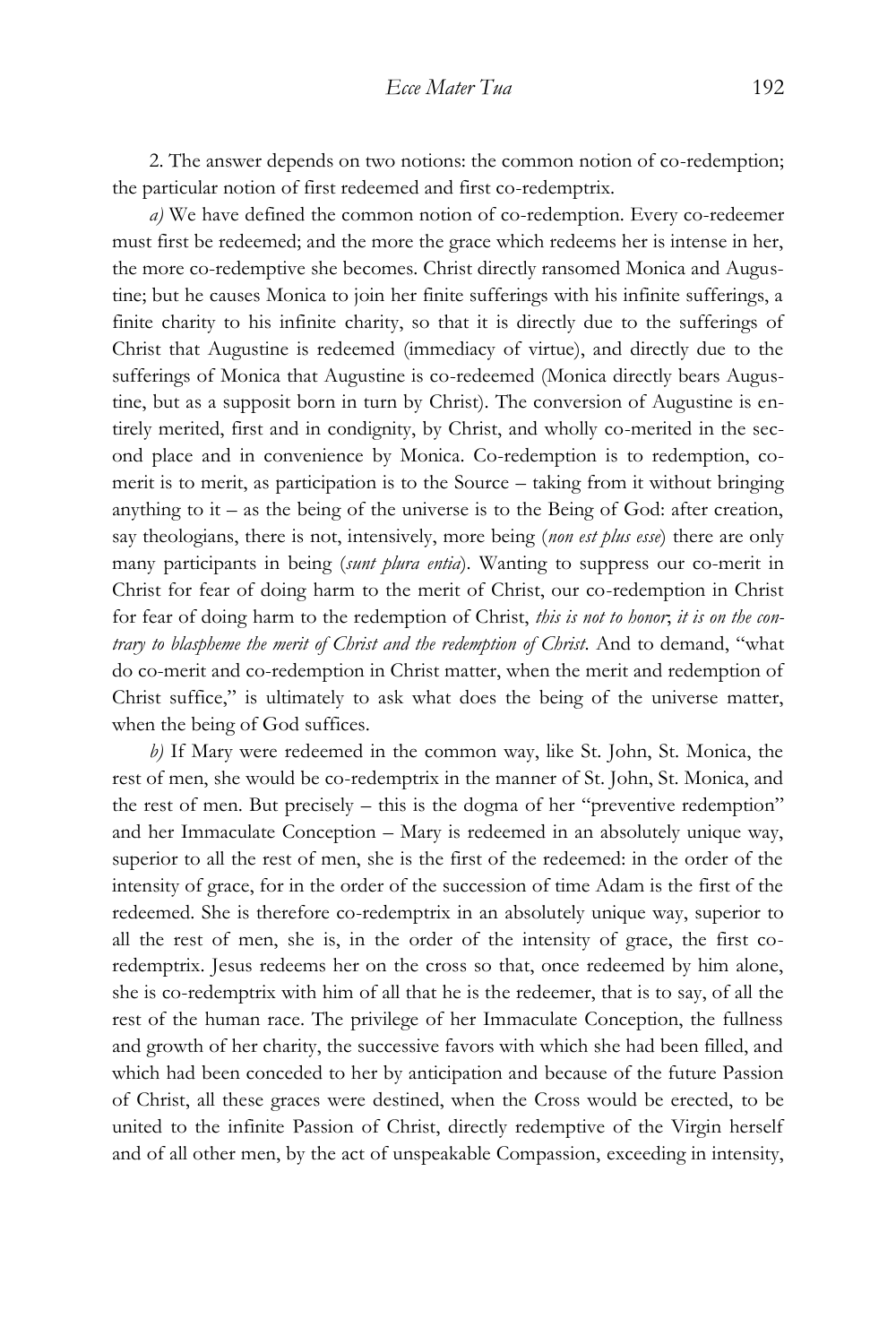elevation, amplitude, all that men are capable of conceiving, and directly coredemptive of all other men.

3. To the question we asked a moment ago: can Mary be a co-redeemer of the whole world, being redeemed herself? It must be answered that Mary, being the first redeemed, above all the rest of humanity, is therefore the first co-redemptrix, above all the rest of humanity. In Mary, the Church reaches the point towards which she tends without being able to attain it by herself alone. <sup>19</sup> In Mary, the Church is fully the Church: in Mary the Church becomes co-redemptirx in Christ, of all that Christ is the only redeemer, namely, of all men, whether they know it or not, of those who have lived from the beginning of the world to Christ, and of those who have lived since Christ until the end of the world.

Just as the sun carries the earth, which carries the moon, but all the weight of the earth and the moon ultimately weighs directly on the sun, so the redemptive mediation of Christ carries the universal co-redemptive mediation of the Virgin Mary, which in turn brings about the relatively universal co-redemptive mediation of the Church and the particular co-redemptive mediation of Christians, for there are souls who bear others as a planet its satellites; but all the weight of the particular co-redemptive mediation of Christians, and the relatively universal coredemptive mediation of the Church, and the absolutely universal co-redemptive mediation of the Virgin, ultimately weighs on that moment of Christ's life when he enters into his agony and dies on the cross.

# **k) Progress of the doctrine of the universal co-redemption of Mary. Eve and Mary**

1. The parallel of the first and second Eve was already worthy, as we have said, to remind us that both were created without any sin, immaculate.

The Fathers used this same parallel, but to oppose the contrary fates of Eve and Mary, one cooperating in our catastrophe, the other in our redemption. They draw our attention to the positive role of Mary in our redemption.

Yet the principle of Mary's co-operation in the work of our redemption remains with the Fathers in an enveloped state, without being able to display all its

<sup>&</sup>lt;sup>19</sup> "The whole Church is co-redemptive because it co-operates in the redemption of men not only as an instrument of the grace of Christ, but by the offering of her own sacrifice. But the Virgin Mary is before the Church and for the foundation of it … Among the co-redeemers, she is the co-redemptirx *par excellence*. She is the first and the model in that order. Among all the associates of Christ, she is *par excellence* the Associate. She is the model and type of the Church, the Bride *par excellence*, the one in whom the human race is more closely co-assumed with the holy humanity of Christ." M.-J. NICOLAS, O.P. "The Co-Redemption," Revue Thomiste, 1947, 44.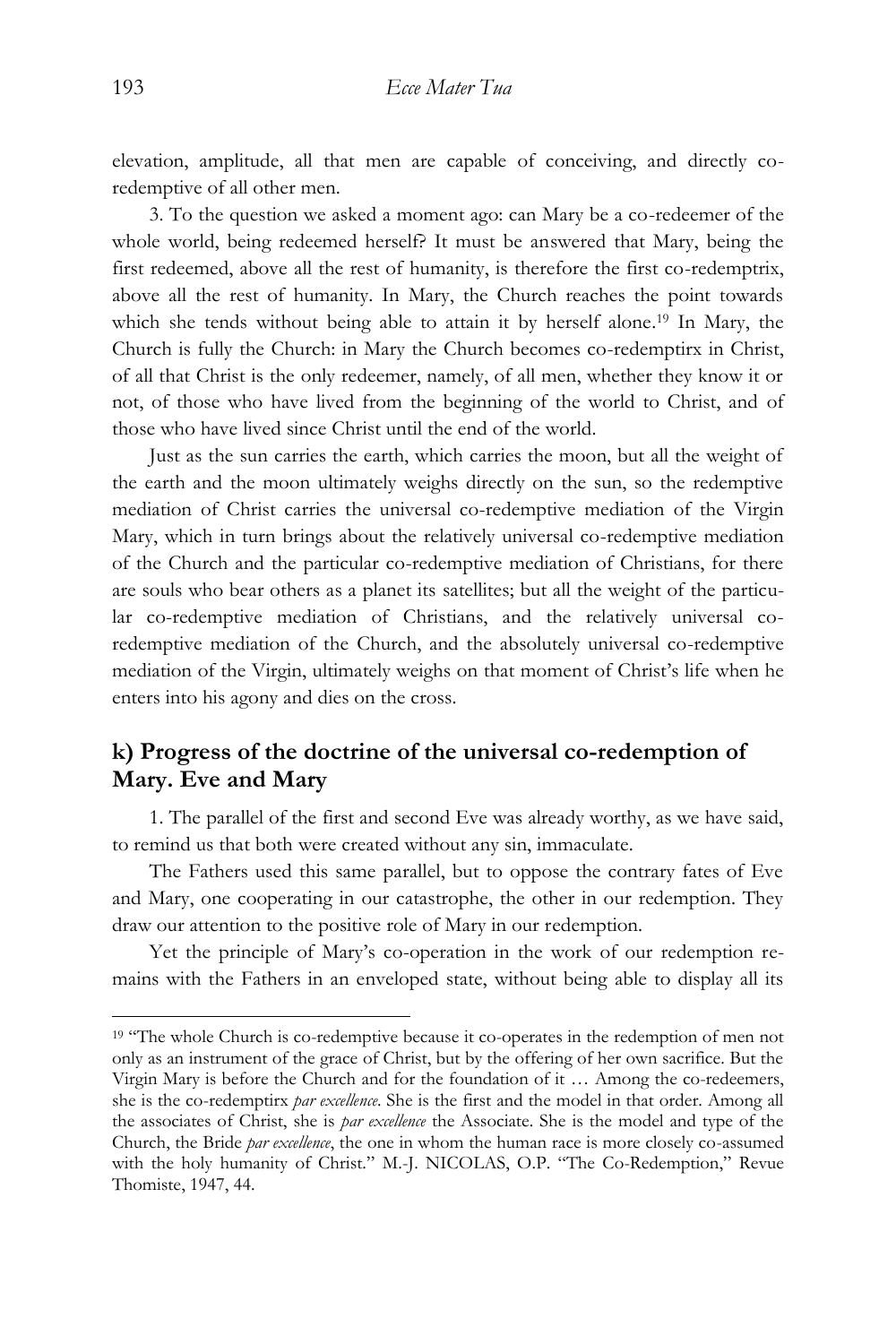consequences. How could it be otherwise? The theology of the mystery of the *redemptive incarnation* develops in stages. It is especially the theology of the *incarnation* that retains the attention of the first Christian centuries. When it is fully elaborated, the theology of redemption can be constituted, in dependence on it, with the *Cur Deus homo* of St. Anselm and the *Summa* of St. Thomas. When, therefore, the Fathers affirm the principle of Mary's co-operation in our redemption, they first hear of her cooperation in the work of the incarnation, which will be redemptive. Later, the same principle, which they use in a still general and remote way, can be applied in a more immediate and more precise manner, and to understand the co-operation of Mary in the very work of redemption. In the first instance, Mary's co-operation will be seen primarily as a *ministry* and a *service*. In the second, it will necessarily appear under the aspect of co-intercession and co-merit. It is then that the notion of the universal co-redemptive mediation of Mary can be fully explained.

2. Mary positively cooperated in our redemption by freely giving birth to the Redeemer through her faith and obedience at the time of the Incarnation. This is the theme which the Fathers will hardly surpass.

In the *Dialogue with Tripho* (c. 150-155), Saint Justin contrasts Eve, docile with the Serpent, who gives birth to death, with Mary, docile to the Angel, who gives birth to Life: "Eve, virgin and without corruption, received in her the word of the serpent and bred disobedience and death. But the Virgin Mary felt faith and joy, when the Angel Gabriel announced to her that the Spirit of the Lord would descend upon her, that the power of the Most High would cover her with his shadow, that consequently the holy one who would be born of her would be the Son of God. And she said, "Let it be done to me according to your word."<sup>20</sup>

St. Irenaeus (verses 140-202) opposes Mary, wife and virgin, repairing in obedience for all mankind what Eve, wife and virgin, had destroyed in disobedience for the whole human race: "Just as Eve, having Adam for her husband, but still virgin, was by her disobedience cause of death for her and all mankind; Mary, destined for a husband but yet virgin, was by her obedience cause of salvation for her and all mankind, *et sibi et universo generi hurnano*. And if the Law calls the bride still virgin, it is to signify the recommencement, the circuit, *recirculationem*, which goes from Mary to Eve; for what had been bound could only be loosened by a contrary knot, the first knot being defeated by the second, the second delivering from the first. Thus the knot of Eve's disobedience is defeated by the obedience of Mary, which a vir-

<sup>20</sup> *Dialogue*, chap. C, n. 5, PG., t. VI, col. 709.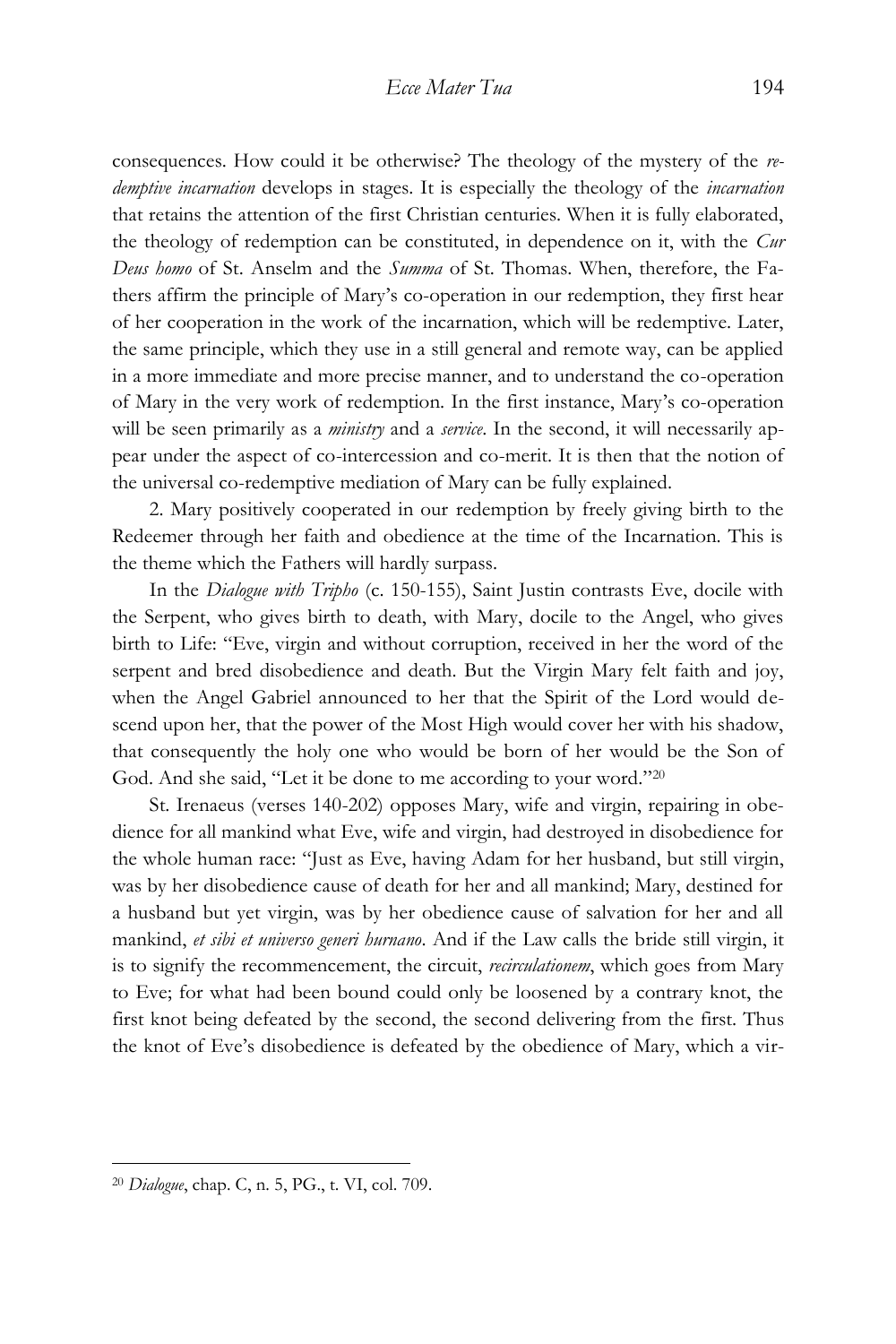gin (wife) had bound by her unbelief, another virgin (wife) unties by her faith." <sup>21</sup> In the *Proof of Apostolic Preaching*, Irenaeus writes: "It was because of a disobedient virgin that man was struck, and after his fall was subjected to death; in the same way, it was because of the Virgin who is docile to the word of God that man has been regenerated at the hearth of life … It was just and necessary … that Eve was restored in Mary, 'so that a virgin becoming the advocate of a virgin, the disobedience of one was effaced and destroyed by the obedience of the other."<sup>22</sup>

The same parallel is more dense in Tertullian, in *De carne Christi* (208-211) : "The ways God uses to win back man, made in his image and likeness, are parallel to those of which the devil had used to rob him of it. A word of death had come to the virgin Eve; the Word of life was to come also into a virgin: so that what was lost by the woman might be saved by the woman. Eve believed the Serpent, Mary believed Gabriel; where the credulity of one sinned, the faith of the other repairs." 23

For Saint Augustine, "a great mystery was suggested in that death had come to us by a woman, life would come to us by a woman; and that the devil was vanquished and thwarted by our dual nature, feminine and masculine," <sup>24</sup> by the Virgin and Christ.

Elsewhere, in an important text, in which he considers not only the maternal love of the Virgin for Christ, but also the maternal love of the Virgin for us, and thus, as a result, seems to pass from the consideration of the role of the Virgin in the incarnation, and the direct consideration of her role in redemption. He teaches that Mary, the bodily mother of Christ, who is the head, is in all truth spiritually mother "of his members, because she has co-operated by her charity to bring into the Church the faithful who are members of this head, *quia cooperata est caritate ut fideles in Ecclesia nascerentur, quae illius capitis membra sunt*." 25

<sup>21</sup> *Adversus haereses*, book III, chap. XXII; *PG* 7, 959. "It could only be loosened by a contrary knot": according to the editor, Dom Massuet, the meaning would be "could only be loosened by pulling back the ends of the tie."

<sup>22</sup> *Patrologia Orientalis*, t. XII, 772, n. 33.

<sup>23</sup> *De carne Christi*, chap. XVII, *PL* 2, 782.

<sup>24</sup> *De agone christiano*, chap. XXII; *PL* 40, 303.

<sup>25</sup> *De sancta virginitate*, chap. VI, n. 6; *PL* 40, 399. One can give birth to others unto Christ in two ways: by way of intercession or merit, and by way of ministry or service. These two paths require intertwining. Does the text of St. Augustine signify that Mary by her charity merits to give birth to us unto Christ? In this case, it would go beyond the preceding texts and introduce us further into the doctrine of co-redemptive mediation. Saint Augustine commented at this place on the word of Jesus, Mt 12:50: "Whoever does the will of my Father who is in heaven is my brother and my sister and my mother." For those, he said, who have grace, being co-heirs with Christ, they are spiritually his brothers and sisters. But for the soul who does the will of the Father in love, gives birth to others according to grace,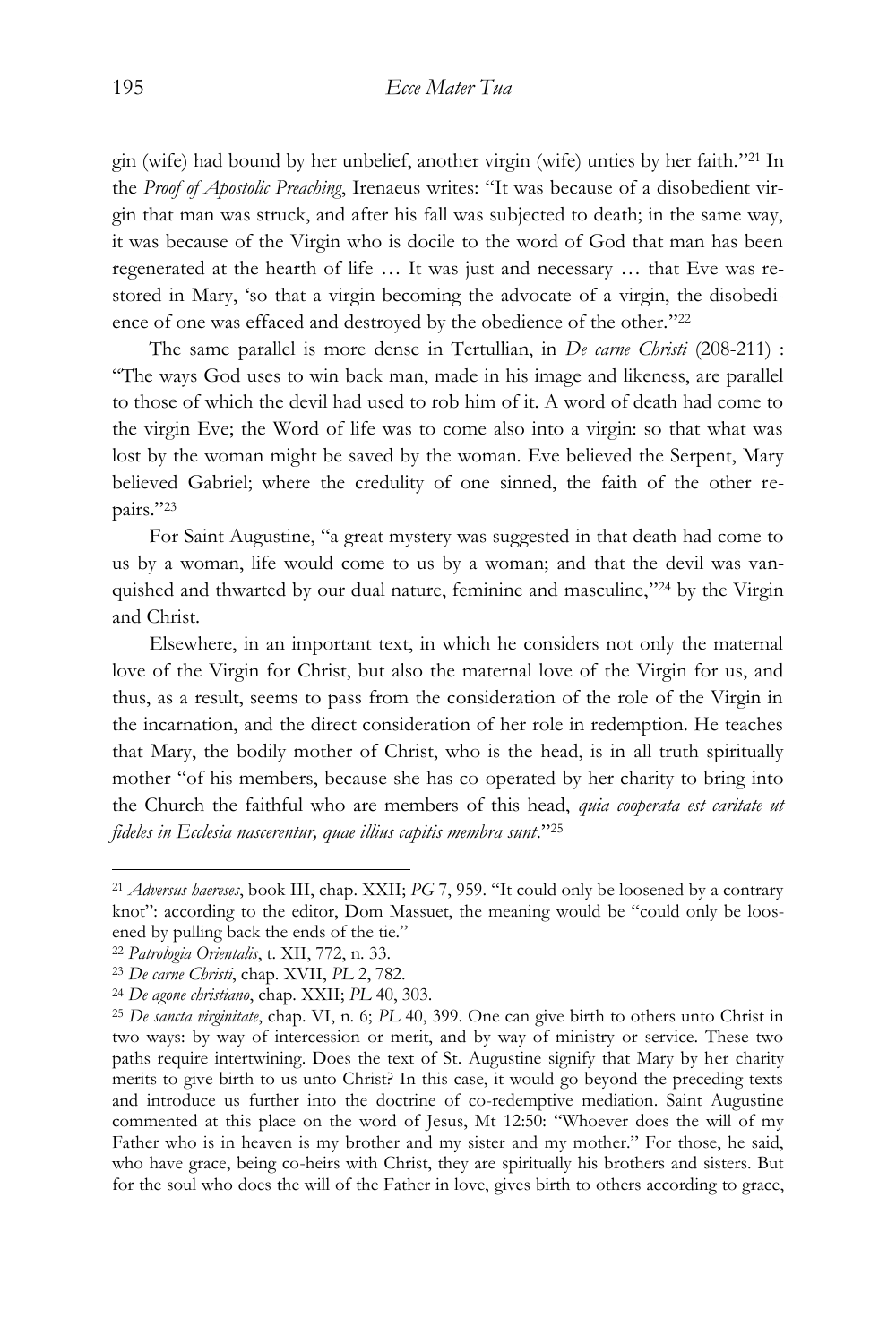3. The doctrine of the co-redemptive mediation of the Virgin, which can only become clear in dependence on the progress of the theology of redemption, is only the explication of the supreme principle of Mariology: *Mary is the worthy mother of a God who becomes incarnate to save us, Mary is the worthy mother of the Redeemer, as the Redeemer*. 26

As it is elaborated, $27$  the theology of co-redemption invites us to reread, with more attentive faith, the mysterious words of Jesus to his Mother, close to his cross, and to St. John: "Jesus, seeing his Mother, and very near, the disciple whom he loved, said to his Mother – *Woman, behold your son!* Then he said to the disciple – *Behold, your mother*. And from that hour the disciple took her into his home" (Jn 19:26-27). It is, indeed, the grandeur of theology, the more it advances and unfolds, to bring us back to Scripture with new eyes, to make us discover depths still unperceived. And how can we forget here that this woman is the one who, in the vision of the apostle, brings into the world the male Child (Rev. 12) and who at Cana of

 $\overline{a}$ 

and forms Christ in them (Gal 4:19), it must be said that she is spiritually the mother of Christ. Even more than a particular soul, the Church is the mother of Christ, for she brings forth by the grace of God the members of Christ, namely the faithful. And Mary, because of the faith and love with which she, too, did the will of the Father, is spiritually the mother of Christ; she gives birth to us unto Christ in a more beautiful and privileged manner, *laudabilius atque beatius*. For her faith was great. To the woman who blessed his mother, it was the true greatness of his mother that Jesus revealed in replying: "Blessed are those who listen to the word of God and keep it!" (Lk 11:28). Mary was "more blessed to receive the faith of Christ than to conceive the flesh of Christ," "her maternal kinship would have served her nothing if, by a higher felicity, she had not borne Christ more in her heart than in her flesh." *De sancta virginitate*, chap. III, n. 3. Thus, Mary gives us birth into Christ: if it were by the value of the intercession of her love, we would have in this text a precision, a de-enveloping, of the doctrine of the co-redemptive mediation of the Christian, of the Church, of the Virgin.

<sup>26</sup> As incarnation and redemption are not two irreducible mysteries, but the two successive moments of a single mystery, that of the redemptive incarnation, it follows that Mariology rests not on two juxtaposed principles, the first in which Mary is the mother of God, the second in which she is associated with redemption, but on a single principle revealed in the Gospel: Mary is mother of God the Redeemer, as Redeemer. See above, 663. Cf. B. H. MERKELBACH, O.P., *Mariologia*, Paris, 1939. 91: "Mary consents to these two things: to become the mother of God, and to become the associate of the Redeemer; but she consents to it by a single movement, these two things not being dissociated in the message of the Angel: she accepts to be the mother of God the Redeemer as such."

<sup>27</sup> The hesitations which some Catholic theologians still find themselves faced with the notion of co-redemption are, we believe, dispelled by the mere analysis of this notion, and by the manner in which one specifies its application to Christians, to the Church, to the Virgin. In the discharge of the few contemporary theologians who hesitate or refuse to regard the Virgin as co-redemptrix, we can say that they feel the need to protest against certain awkward and insufficiently theological expressions. A list of these theologians can be found in Clement DILLENSCHNEIDER, C. ss. R., *Mary in the service of our redemption*, Haguenau, 1947, 94-105.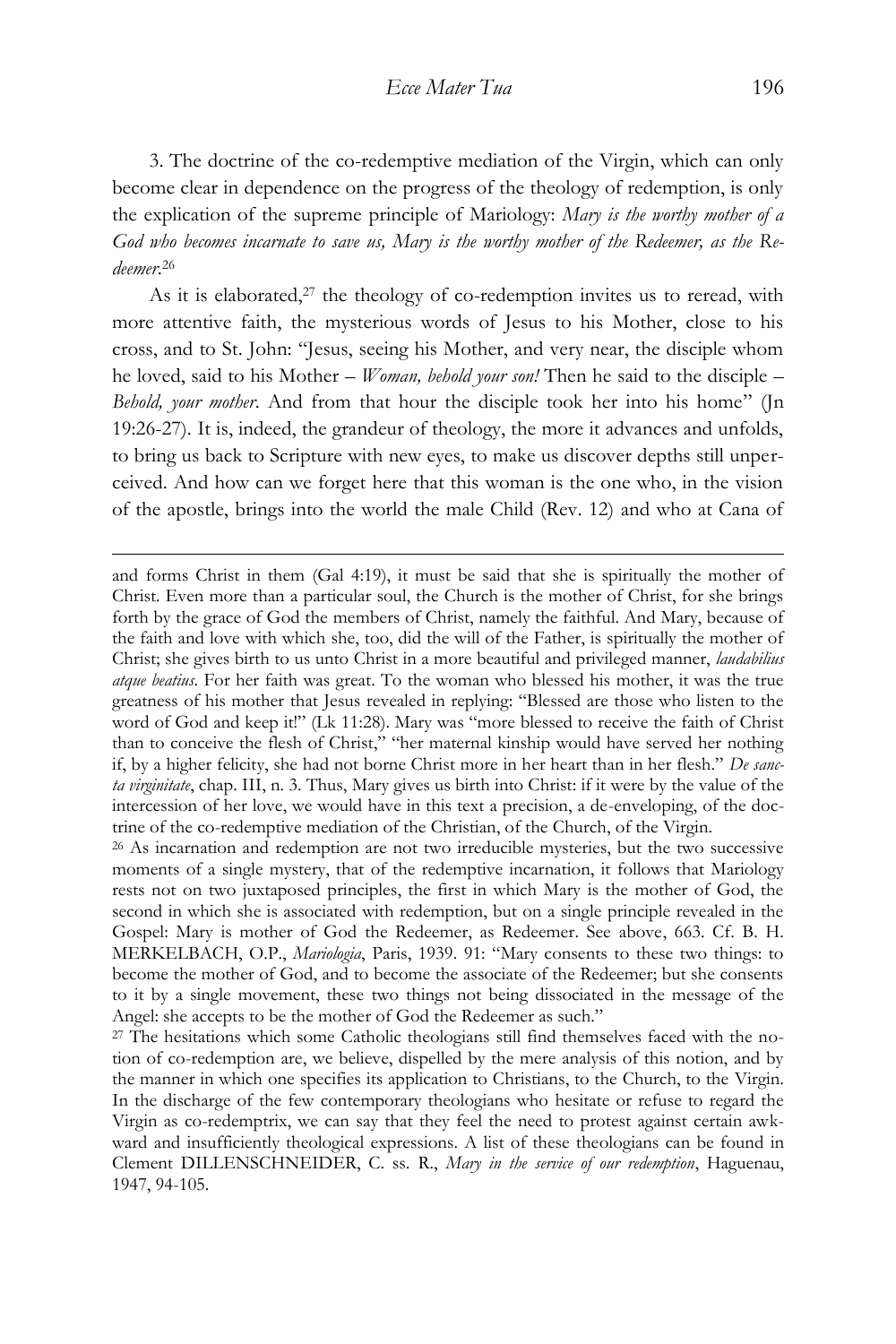Galilee obtains by her mediation the first miracle of Jesus? (Jn 2:1-11). Christ having not communicated to any creature the redemptive grace by which he is the head of the whole mystical body,<sup>28</sup> the highest communicated grace is, in the order of co-redemption, the grace by which he gives his Mother a co-redemptive motherhood over all the rest of the mystical body.

4. The doctrine of the co-redemptive mediation of the Virgin appears in recent papal documents.<sup>29</sup>

Leo XIII shows us, "standing at the foot of the Cross of Jesus, Mary, his Mother, who, touched by an immense desire to receive us as sons, offers her own Son to divine justice, dying with him in his heart, pierced by a sword of grief."30 Elsewhere he declares that "the most holy Virgin, as she is the mother of Jesus Christ, is likewise the mother of all Christians, for she bore them on the hill of Calvary during the supreme torments of the Redeemer."31

Pius X says, in a great text that must not be dislocated, for he bears his exegesis with him: "When the last hour of her Son comes, the Mother of Jesus stands by his cross …. Through a communion of sorrows and will which united her to Christ, Mary merited to become, in a very high way, the reparatrix of the fallen world, and thus the dispenstrix of all the gifts that Jesus has acquired for us through his bloody death $32$  ... Because of this communion of sorrows and anguish of the Mother and the Son, it was given to this august Virgin to be with her only Son, the mediatrix and conciliatrix of the whole world<sup>33</sup> .... Because Mary prevails over all by her holiness and union with Christ, and because she has been associated by Christ with the work of the salvation of humanity, she merits us *de congruo*, as they say, what Christ has merited for us *de condigno*, – *de congruo, ut aiunt, promeret* 

<sup>28</sup> Cf. S. THOMAS, III, q. 64, a. 4, ad 1 and 3

<sup>29</sup> An account may be found at Clement DILLENSCHNEIDER, C.ss.R., *Mary at the service of our redemption*, 44 ff.

<sup>30</sup> Encyclical *Jucunda semper*, 8 September 1894.

<sup>31</sup> Encyclical *Quamquam pluries*, 15 August 1889.

<sup>32</sup> To speak exactly, it is Christ, who is reparator, by merit of condignity; And Mary is coreparatrix, by merit of convenience, as the Pope will say a few lines below. And it's Christ, who is the dispenser, as "conjoined instrument" to the divinity, of all the gifts he has acquired through his bloody death; and Mary is second-in-command, as *princeps ministra*, as the Pope later says, and, according to some, as a "separate" instrument from the divinity. The word *reparatrix perditi orbis*, borrowed from the monk EADMER (1124), simply meant that the Virgin gave birth to the Savior. *De excellentia Virginis*, chap. IX, *PL* 159, 574 ff.

<sup>33</sup> She is mediatrix and conciliatrix beside her Son, as the Pope says. In other words, she is mediatrix and conciliatrix of the whole world, not indeed in the sphere of redemption, but in the sphere of co-redemption.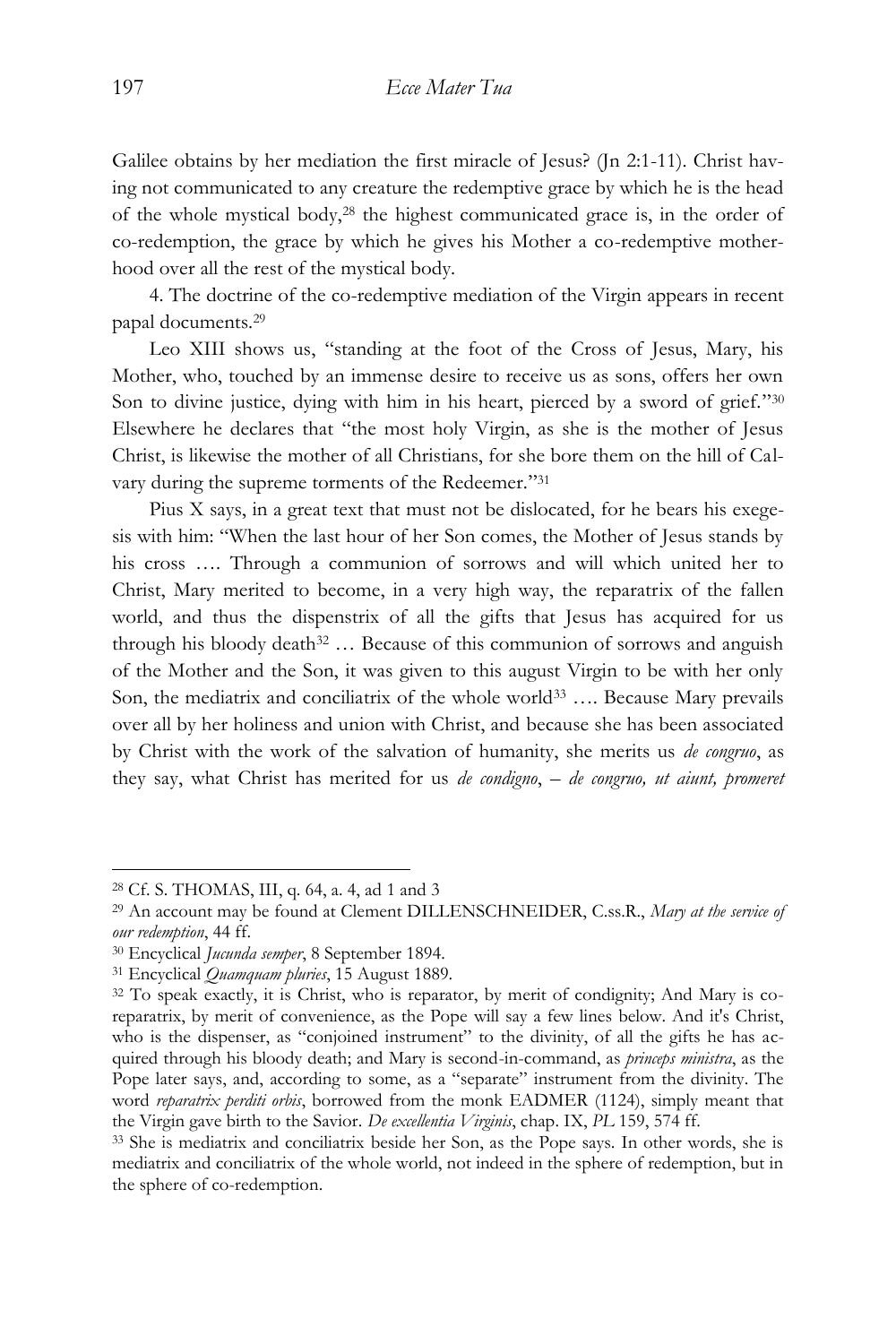*nobis, Quae Christus de condigno promeruit* – and she is the first instrument, *princeps ministra*, of the dispensation of graces." 34

According to Benedict XV, "the doctors of the Church commonly report that if the Blessed Virgin Mary, who appeared absent from the whole public life of Jesus Christ, is suddenly present at the death of her crucified Son, it was not without a divine purpose …. While her Son was suffering and dying, she suffered, and is, as it were, dead with him; she has renounced her maternal rights over her Son for the salvation of men;<sup>35</sup> in order to appease divine justice insofar as she could, she sacrificed her Son,<sup>36</sup> so that it can be rightly said that she, with Christ, has redeemed the human race." 37

Pius XI invokes "the very benign Mother of God, who gave us Jesus our Redeemer, fed him, offered him as a victim at the foot of the cross, and who through her mysterious union with Christ and a grace exceptional in every way, was also reparatrix, and deserves to be called such." 38

Pius XII shows us Mary, "a new Eve, exempt from any personal or hereditary fault, always closely united to her Son, offering him on Golgotha to the eternal Father with the holocaust of her maternal rights and love for all the sons that Adam defiled by his sad sin; so that the one who, bodily, was the mother of our Head became spiritually the mother of all his members by a new title of sorrow and glory." 39

All these texts of the popes, and this seems crucial to us, are centered on the page of the Gospel where St. John speaks to us of the mysterious presence of Mary near the Cross of Jesus.

5. The parallel of Eve and Mary, found by the Fathers of the apostolic age, can be constantly taken up and enriched.

From the side of the first Adam, sleeping in paradise, came the first Eve, who, during the supreme trial, shares his pride, and drags us with him into catastrophe.

From the side of the second Adam, "sleeping on the cross," came the second Eve, who shares her love at the supreme sacrifice, and drags us with her into deliverance.

<sup>34</sup> Encyclical *Ad diem illum*, 2 February 1904.

<sup>35</sup> This trope, taken from Leo XIII, must obviously not be changed into a thesis of "juridical theology."

<sup>36</sup> Not like a Spartan mother. She consented, but in the breaking of her whole being, that her Son should be sacrificed: *Verum-tamen, non mea voluntas, sed tua fiat*.

<sup>37</sup> Letter *Inter sodalicia*, March 22, 1918.

<sup>38</sup> Encyclical *Miserentissimus Redemptor*, May 8, 1928. The theological word would be *coreparatrix*.

<sup>39</sup> Encyclical *Mystici corporis*, Epilogue, 29 June 1943.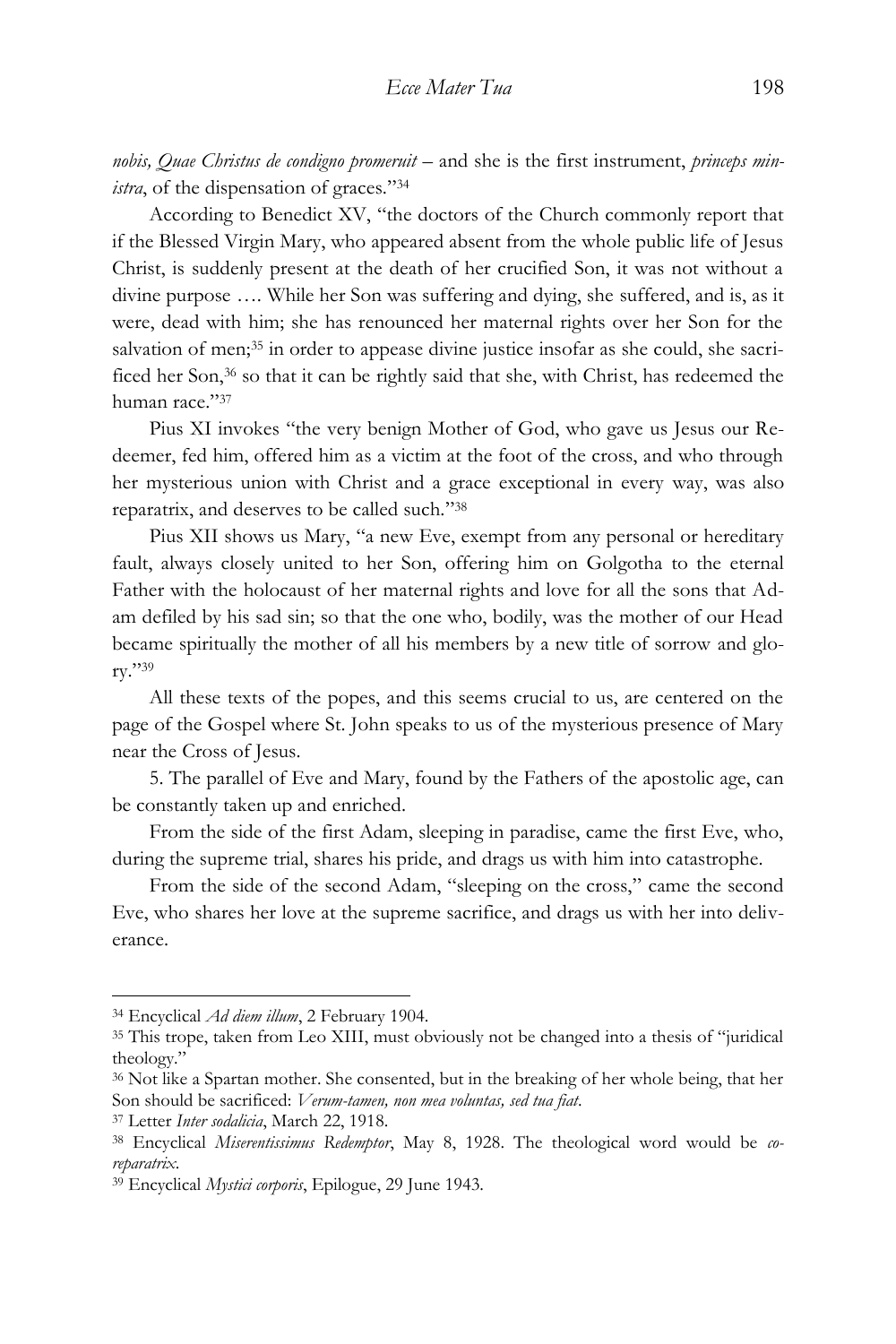The second Eve is first of all Mary. She comes entirely from Christ on the Cross. It is, indeed, by virtue of the passion of Christ that she is immaculate from the beginning. And it is the passion of Christ that will provoke in her that unimaginable compassion, which, with God, will merit in convenience what the passion itself merits in condignity, namely the universal salvation of the human race. The merit of convenience, which includes degrees, will know its supreme intensity in Mary, if Jesus gives her to us as Mother.

The second Eve is then the rest of the Church. She is born from the side of Christ from which emerge water and blood symbolizing baptism and the Eucharist, in short the sacraments, which, according to St. Thomas, make the Church.<sup>40</sup> She is also immaculate, without spot or wrinkle or anything like it. In the likeness of the Virgin she is also compassionate, although her compassion is less intense and less extensive. At every moment of the world the Mass brings to her all the passion of Christ so that by her compassion at that time she may work to save the world at that moment. The passion of Christ merits in condignity, and the compassion of Mary in convenience, all the graces of all men; the compassion of the Church of each age merits in its own right an important part of the graces of all men of that period.

The prayer of each Christian is raised by the prayer of the Church, raised herself by the prayer of the Virgin, raised in turn by the prayer of Christ on the Cross, to which, in the last instance, is suspended all the weight of the world.<sup>41</sup>

### **l) Mediation of the earth and mediation of heaven**

One frees oneself of many confusions by being attentive to distinguishing the mediation of the earth and the mediation of heaven. The former may be meritorious, and consequently co-redemptive; the second cannot be meritorious or coredemptive. We always speak of the mediation which we have called moral or ascending (to oppose it to physical or descending mediation).

1. Let us consider first the *mediation of the earth.*

<sup>&</sup>lt;sup>40</sup> "The sacraments of the Church hold their virtue especially from the passion of Christ, whose virtue is in some measure applied to us by the reception of the sacraments. Christ, on the cross, poured forth water and blood, relating to baptism and the Eucharist, which are the principal sacraments." III, q. 62, a. 5.

<sup>&</sup>lt;sup>41</sup> "The sinner stretches out his hand to the saint, gives his hand to the saint, since the saint gives his hand to the sinner. And all together, one by the other, one pulling the other, they go back to Jesus, they make a chain that goes back to Jesus, a chain with indelible fingers. He who is not a Christian is the one who does not give his hand. It does not matter what he does next with this hadn. When a man can accomplish the highest action in the world without being soaked with grace, this man is a stoic, he is not a Christian." Charles PÉGUY, *A New Theologian*, Paris, N. R. F., 1936, 205.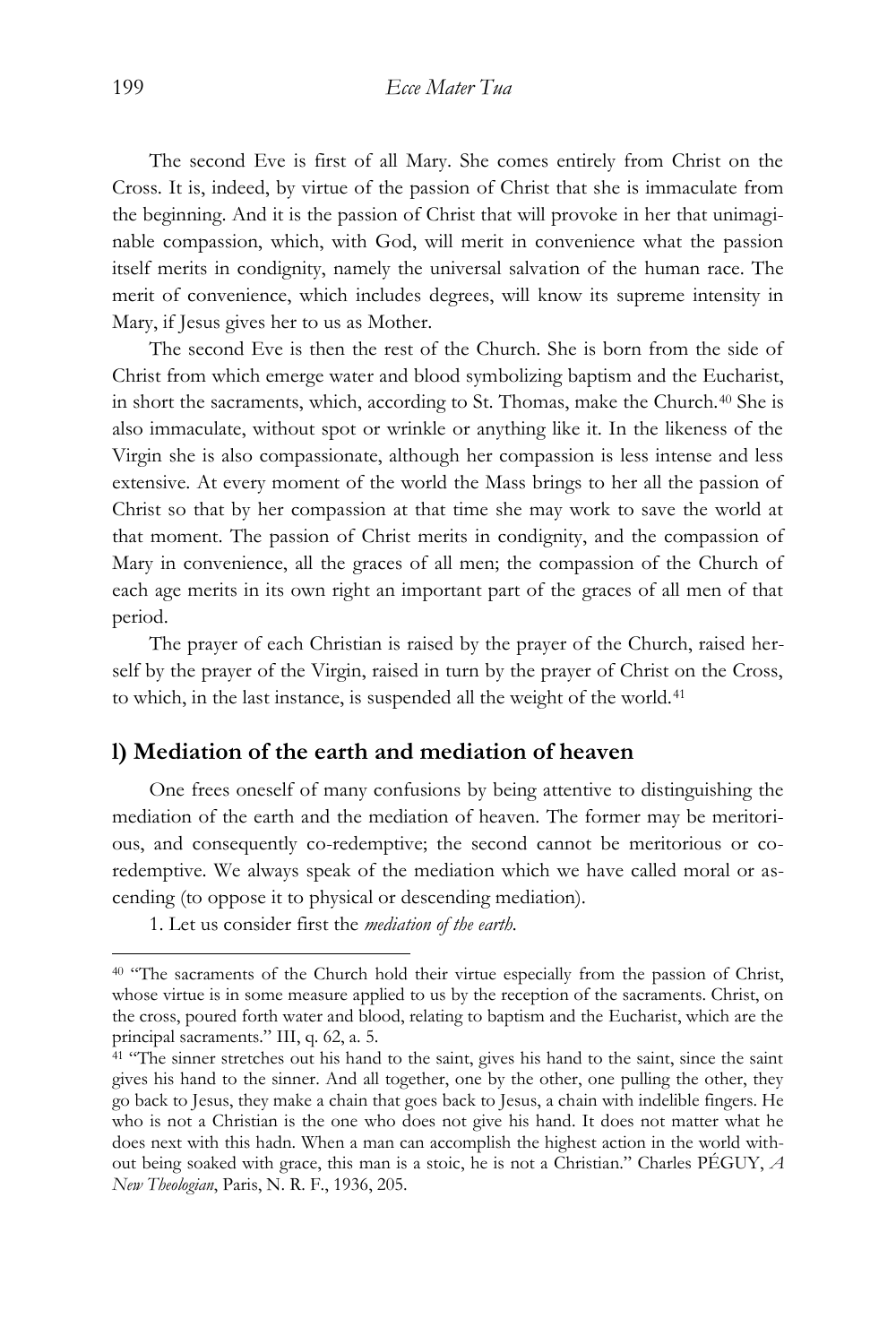The infinite supplication of Christ, although the cross has been erected only at a particular point in space and time, draws to it the whole extent of space and the whole duration of time. It merits in condignity and directly, that is to say, without anything intervening in this line of merit of condignity, all the graces, both those of the human race and those of each individual person. To say that it merits means that it is given by God to *obtain*, to *acquire*, to *buy*, all these graces. These are the very words of Scripture. It speaks of "the Church of God, which he acquired through his own blood" (Acts 20:28); of the man Christ Jesus "who gave himself *as a ransom* for all" (1 Tim 2:6); Christians who have been *redeemed* … not by perishable things, silver or gold, but by the precious blood of Him who is like a Lamb without blemish and without spot, Christ" (1 Pet 1:18-19). Such is the redemptive supplication of Christ.

It arouses the finite supplication of Christians, who, under the impulse of charity, intercede in their turn for others. Their supplication is meritorious in convenience. In other words, it is given by God to *co-obtain*, to *co-acquire*, to *co-buy* in Christ the salvation of others. Scripture shows us Jesus inviting the disciples to supplicate if they want to drive out demons from others: "This kind [of spirit] can only be driven out by prayer" (Mk 9:29); it shows us St. Paul waiting upon Christ to be delivered from his dejection, but soliciting at the same time of the Corinthians that they would willingly "in his favor, *join their help by prayer*" (2 Cor 1:10-11). Such is the co-redemptive supplication.

In the Virgin it will be first and universal, so that the Virgin merits and acquires in supreme convenience the graces of the rest of the human race. In the other faithful, it will be second, and will know the limits of space and even more of time. If Monica weeps, it is to buy through her tears and her love the conversion of Augustine.

One thing is constant: every intercession inspired by charity here on earth, whether it be Christ, or the Virgin and the saints, is meritorious; and this means that *it is valuable in the order of the acquisition of graces*.

2. It is quite different for the *mediation of heaven*.

 $\overline{a}$ 

The risen Christ, who is "at the right hand of God, intercedes for us" (Rom 5:34; Heb 7:25). His charity has not diminished, *but it has ceased to be meritorious*, to be redemptive.<sup>42</sup> His intercession consists *in ratifying through an uninterrupted suprahistorical act the earthly and historical supplication of the cross*, *valid for each of the successive moments of our time*: "By a single offering he brought to perfection those who are sanctified" (Heb 10:14).

<sup>&</sup>lt;sup>42</sup> "The oblation of the sacrifice was made once for all on the cross, but the goods which it obtains from the elect are eternal." S.THOMAS, III, q. 22, a. 5.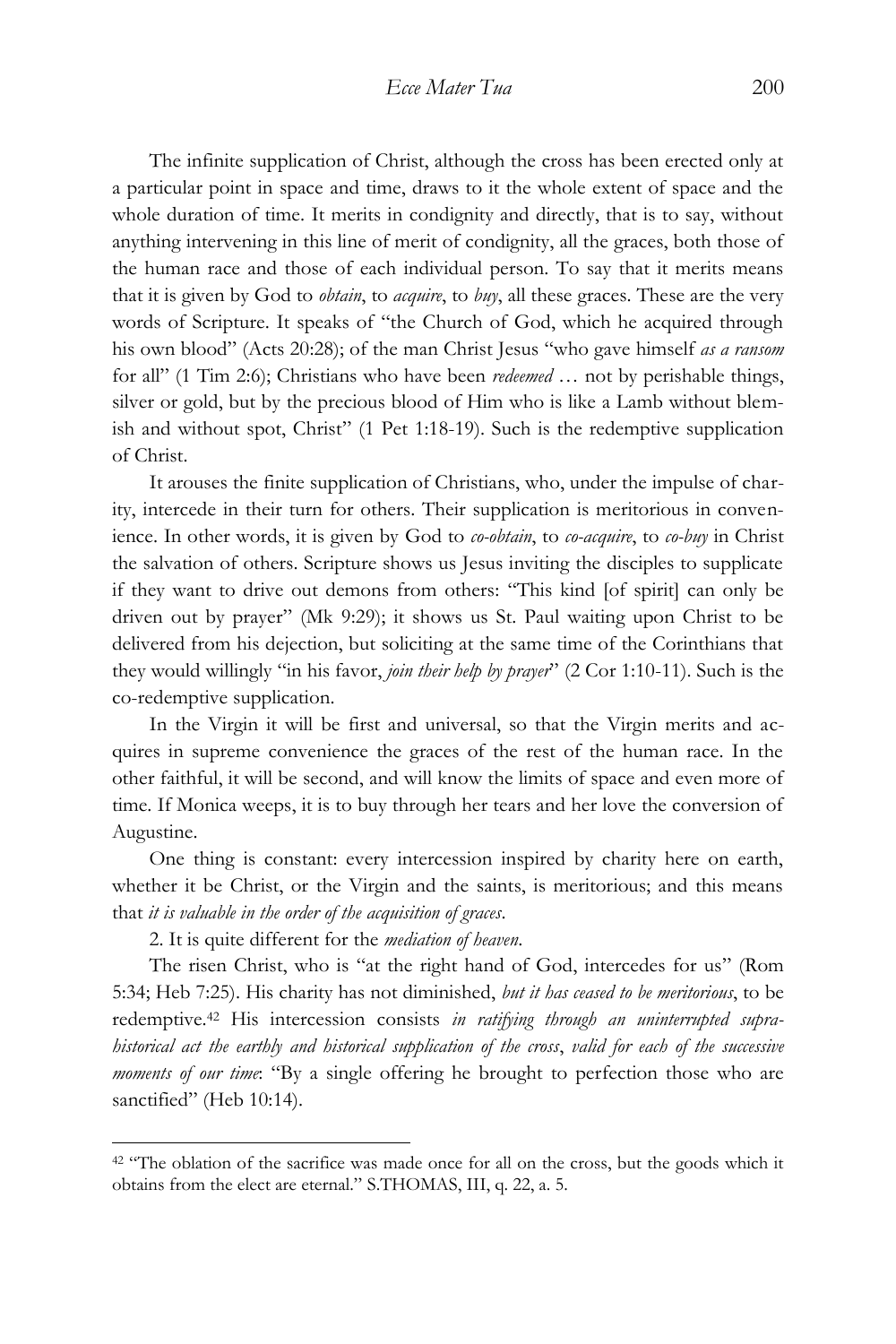The intercession of the Virgin and of the elect has also ceased to be meritorious, to be co-redemptive. It always proceeds from charity, *but from a charity which no longer has to merit or to acquire*, and whose whole office is to ask that the graces of salvation be given to men *in compensation for the merits of earthly, historical charity*. What is this earthly charity of which heaven retains the merits? It is first and foremost the earthly charity of Christ, the redeemer of all historical ages. It is also the coredemptive earthly charity. The Church of heaven presents to God the earthly charity of the Virgin, the co-redemptrix of all historical ages. And it presents to God the earthly charity of the Church of time and of its saints, valid especially for the moment of the history of which they are contemporaries. In this light appears the extraordinary value of the charity of the present time.

Here we are, then, in the presence of an ascending or moral mediation, which proceeds from the highest charity, and yet is not meritorious at any of its stages: neither in Christ, nor in the Virgin, nor in the elect. *It does not aim at the acquisition of new graces*; on the contrary, it aims only to promote in our favor the earthly merits of Christ, the Virgin, and the saints. One may speak, if one wishes to designate it, of a *mediation in the distribution of graces*.

3. Here, for the first time, we find the distinction between cooperation or mediation in the acquisition of graces, and cooperation or mediation in the distribution of graces.

But these two mediations oppose one another as the mediation of earth and the mediation of heaven.

In our eyes it is wandering to speak of an intercession which, proceeding from the terrestrial charity of the Virgin, of the Church, of the Christians, would have value, not for the acquisition of graces, but only for their distribution.<sup>43</sup>

<sup>43</sup> To the thesis: "By her compassion the Virgin merits to be the dispentrix of graces, she does not contribute to their acquisition." M.-J. NICOLAS, O.P., "The Co-Redemption," Revue Thomiste 1947, 39, rightly replies: "Such a thesis, which I presume, reveals the insufficieny of the usual terminology. What does it mean to deserve the power of dispensing grace?" To this question, in always keeping strictly to the line of ascending mediation, our answer would be twofold: (1) here, to dispense grace to someone, is to merit grace for someone; (2) in heaven, to dispense grace is not to merit, it is to appeal, at the side of God, to earthly merits.

Mary's cooperation in redemption is studied by Matthias Joseph SCHEEBEN, *Handbuch der katholischen Dogmatik*, book V, nn. 1786 ff., Friborg en Brisgau, vol. III, 600 ff. – (1) Scheeben accepts as partially correct the assertion that "what Christ has acquired for us by a merit *de condigno*, Mary has acquired for us at the same time by a merit *de congruo*, that is to say, by way of impetration," n. 1792. Why this apposition? Is not the merit de condigno also an impetration? Moreover, Scheeben will distinguish here the acquisition of graces, which he reserves for Christ, and their application, which Mary will fulfill by making us more disposable to receive them. In our view, Augustine's conversion is a total, unique, indissociable ef-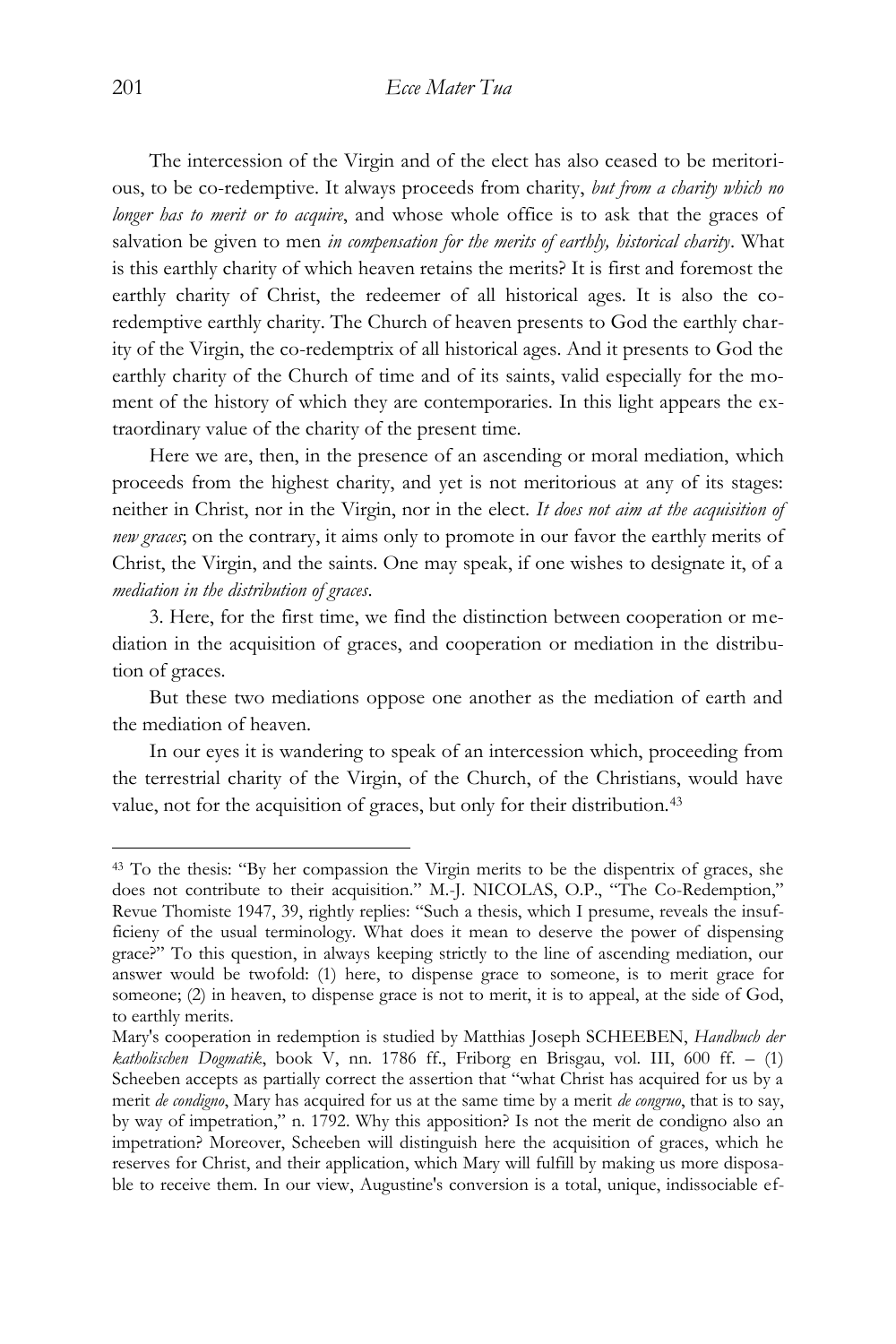4. Thus the non-meritorious intercession of heaven is based on the meritorious intercession of the earth to raise the whole universe of historical time and, consequently, the whole universe of purgatory. Here we touch in its center the problem of the efficacy of intercessory prayer. Let us speak about a soul of prayer. Treating of the state of spiritual marriage, where God suggests to souls what they must ask, in order to be able to answer them infallibly, Father Rabussier writes: "But how is it that such domination is attached to the prayer of spiritual marriage, when so many millions of saints and angels, who are confirmed in these graces, do not chain the demons and triumph over sinners? Let us recognize here that God does everything in order, that heaven and the Church of the earth are distinct. Just as there is in a single star enough to melt all the ice of the earth, yet we undergo winter; just as to make a lever work, it needs a fulcrum, God wants every action of heaven here below to have a fulcrum on the earth; this point of support is the saints who continue their pilgrimage of this life."<sup>44</sup>

# **m) The order of descending or physical mediation**

1. In the order of descending mediation, the passion of Christ is the instrumental efficient cause of our salvation.<sup>45</sup> The graces that Jesus merited for us, God does not give them to us except by passing them through his pierced heart, from which flow water and blood, baptism and the Eucharist.<sup>46</sup>

The human nature of Christ, acting as a "joint instrument" or "organ" of the divinity, can use the sacraments and their ministers, which are "separate" or "ex-

fect, due entirely to Christ as redeemer, and to Mary as a co-redemptrix. According to Scheeben, if we interpret him correctly, in the conversion of Augustine it would be necessary to distinguish one thing (grace) due to Christ, and another thing (the disposition) due to Mary. Let us bring to this problem the word of St. Thomas on efficient causes: "non est distinctum quod est ex causa secunda et ex causa prima," I, q. 23, a. 5. – (2) Scheeben asks that we complete the preceding assertion in acknowledging Mary's participation in the sacrifice of Christ, which, without adding "to the objective integrity of the sacrifice of Christ" is required "to the subjective integrity of oblation": it is all mankind that Christ integrates eminently in his sacrifice by integrating Mary, nn. 1795, 1798, 1799. This is the one indubitable truth, which is at the heart of the notion of the compassion and the universal co-redemption of Mary. – (3) Scheeben has reason to blame those who speak of the Virgin-priest. But is it happy when, naming it *ministra*, he translates by: deacon, *Diakonin*? n. 1798. Does not this image risk rejecting the grandeur of hierarchy? The parallel of Abraham immolating Isaac, and of the Virgin, Scheeben's note, n. 1797, is only valid in certain respects: Abraham alone was a priest.

<sup>44</sup> *Review of Ascetics and Mystics*, July 1927, 289. Quoted by Jacques MARITAIN, *The Degrees of Knowledge*, 729 [O. C., IV, 921].

<sup>45</sup> S. THOMAS, III, q. 48, a. 6; q. 64, a. 3.

<sup>46</sup> III, q. 62, s. 5.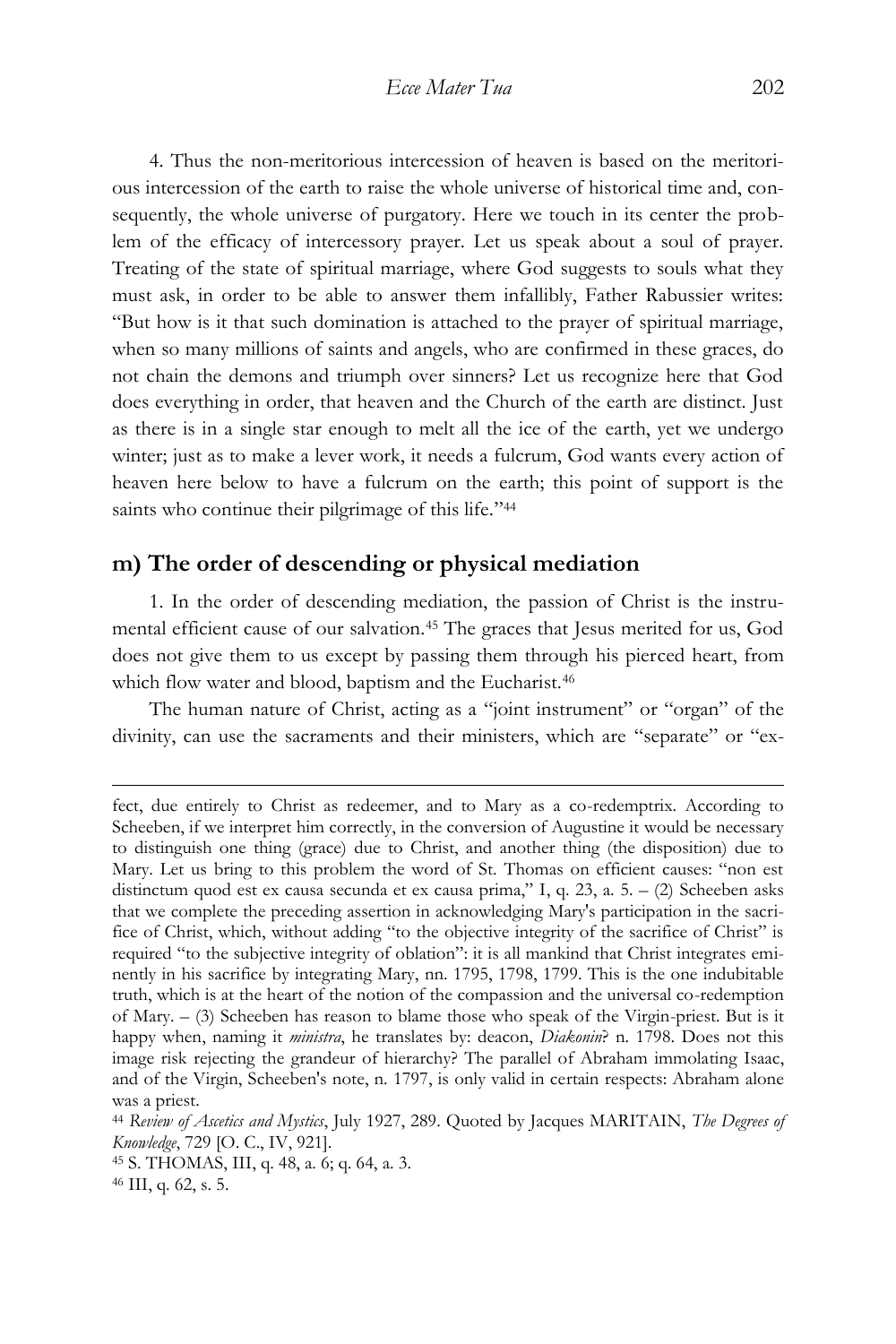trinsic" instruments, a little like the hand, which is conjoined to us, uses a tool, which is external.

2. Must we also look at the Virgin at the foot of the cross as an efficient instrumental cause of the graces which make up the Church? Then, beneath the human nature of Christ, a conjoined instrument of divinity, on the level of separate instruments, we would have hierarchically: first, the Virgin, which would be a privileged separate instrument, a kind of major sacrament of which the efficacy would be universal, and by whom would pass all the graces coming from Christ for men; and then the sacraments of the Church, which are separate and limited instruments destined to lead the various graces of Christ to each particular soul.

Must we, on the contrary, think that the Virgin, wholly hidden in the order of the greatness of holiness, and not having to appear in the order of hierarchical greatness, to which the jurisdictional powers and the sacramental powers belong, does not intervene when we are infused with justification and sanctification except by her ascending and moral mediation?

The question remains open and we are not really trying to decide it. It seems to us, however, that the greatness of holiness alone is required by the mission of the Virgin.<sup>47</sup>

3. The whole life of the Virgin, which is a long co-operation in the work of the sanctification of the world, may be considered according to a distinction which we have already made, under the aspect in which it is *an intercession and a merit*, or under the aspect where it is *a ministry and a service*. In the first case one stands in the line of ascending and moral mediation.

In the second case, we consider the line of downward and physical mediation. Let us leave unresolved, as regards the Virgin, the question of an instrumental efficient causality of grace; its downward mediation is still to be exercised in an infinite number of tasks: she gives birth to the Savior, she protects his childhood, she par-

<sup>47</sup> R. GARRIGOU-LAGRANGE, O.P., admits that "Mary, like our Lord and in a fashion subordinate to Him, transmits to us the graces that we receive, thanks to an instrumental physical causality"; But he regards this teaching as only probable, and as being "neither denied with certainty nor demonstrated." *The Mother of the Savior*, Lyon, 1941, 243 and 387. In the contrary sense, B.H. MERKELBACH, O.P., does not think that Mary can be considered as the instrumental efficient cause of grace, or even as the cause of a disposition which would require the infusion of grace. *Mariologia*, Paris, 1939, 367. The path to the solution must be sought, we believe, in the answer to two questions. (1) *are the grandeurs of holiness alone demanded by the mission of the Virgin?* It seems to us that yes, and that it is the thought of St. Thomas, see farther on, 763, note 6; (2) *can we regard Virgin as an instrumental physical cause of grace as a separate instrument, a major sacrament, without at the same time conferring on her the grandeurs of hierarchy?* It seems to us that we cannot.